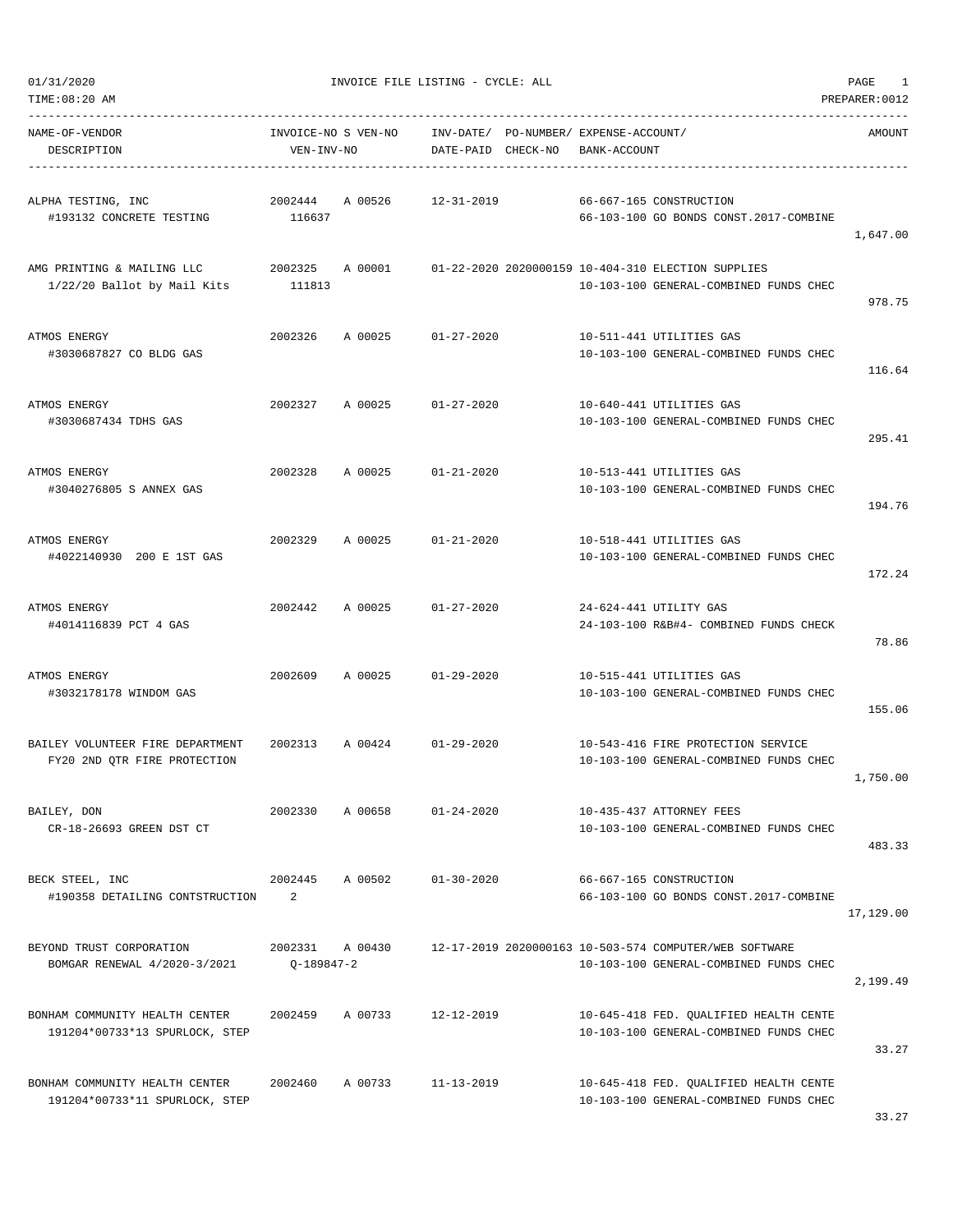$01/31/2020$  PAGE 2

-----------------------------------------------------------------------------------------------------------------------------------

| NAME-OF-VENDOR<br>DESCRIPTION                                    | INVOICE-NO S VEN-NO<br>VEN-INV-NO |                  | DATE-PAID CHECK-NO | INV-DATE/ PO-NUMBER/ EXPENSE-ACCOUNT/<br>BANK-ACCOUNT                            | AMOUNT |
|------------------------------------------------------------------|-----------------------------------|------------------|--------------------|----------------------------------------------------------------------------------|--------|
| BONHAM COMMUNITY HEALTH CENTER<br>191204*00733*11 SPURLOCK, STEP | 2002461<br>A 00733                | $11 - 13 - 2019$ |                    | 10-645-418 FED. QUALIFIED HEALTH CENTE<br>10-103-100 GENERAL-COMBINED FUNDS CHEC | 6.05   |
| BONHAM COMMUNITY HEALTH CENTER<br>191204*00733*11 SPURLOCK, STEP | 2002462<br>A 00733                | $11 - 13 - 2019$ |                    | 10-645-418 FED. QUALIFIED HEALTH CENTE<br>10-103-100 GENERAL-COMBINED FUNDS CHEC | 6.43   |
| BONHAM COMMUNITY HEALTH CENTER<br>191204*00733*11 SPURLOCK, STEP | 2002463<br>A 00733                | $11 - 13 - 2019$ |                    | 10-645-418 FED. QUALIFIED HEALTH CENTE<br>10-103-100 GENERAL-COMBINED FUNDS CHEC | 9.86   |
| BONHAM COMMUNITY HEALTH CENTER<br>191204*00733*10 SPURLOCK, STEP | 2002464<br>A 00733                | $11 - 13 - 2019$ |                    | 10-645-418 FED. QUALIFIED HEALTH CENTE<br>10-103-100 GENERAL-COMBINED FUNDS CHEC | 7.63   |
| BONHAM COMMUNITY HEALTH CENTER<br>191204*00733*10 SPURLOCK, STEP | A 00733<br>2002465                | $11 - 13 - 2019$ |                    | 10-645-418 FED. QUALIFIED HEALTH CENTE<br>10-103-100 GENERAL-COMBINED FUNDS CHEC | 13.42  |
| BONHAM COMMUNITY HEALTH CENTER<br>191204*00733*12 SPURLOCK, STEP | 2002466<br>A 00733                | $12 - 05 - 2019$ |                    | 10-645-418 FED. QUALIFIED HEALTH CENTE<br>10-103-100 GENERAL-COMBINED FUNDS CHEC | 46.73  |
| BONHAM COMMUNITY HEALTH CENTER<br>200901*00733*4 BENGE, AMY HEST | A 00733<br>2002490                | $11 - 07 - 2019$ |                    | 10-645-418 FED. QUALIFIED HEALTH CENTE<br>10-103-100 GENERAL-COMBINED FUNDS CHEC | 33.27  |
| BONHAM COMMUNITY HEALTH CENTER<br>200901*00733*5 BENGE, AMY HEST | 2002494<br>A 00733                | $12 - 20 - 2019$ |                    | 10-645-418 FED. QUALIFIED HEALTH CENTE<br>10-103-100 GENERAL-COMBINED FUNDS CHEC | 46.73  |
| BONHAM COMMUNITY HEALTH CENTER<br>200901*00733*5 BENGE, AMY HEST | 2002495<br>A 00733                | $12 - 20 - 2019$ |                    | 10-645-418 FED. QUALIFIED HEALTH CENTE<br>10-103-100 GENERAL-COMBINED FUNDS CHEC | 9.86   |
| BONHAM COMMUNITY HEALTH CENTER<br>180413*00733*13 RANGEL, TERESA | 2002545<br>A 00733                | $12 - 04 - 2019$ |                    | 10-645-418 FED. OUALIFIED HEALTH CENTE<br>10-103-100 GENERAL-COMBINED FUNDS CHEC | 33.27  |
| BONHAM COMMUNITY HEALTH CENTER<br>180413*00733*13 RANGEL, TERESA | 2002546<br>A 00733                | $12 - 04 - 2019$ |                    | 10-645-418 FED. QUALIFIED HEALTH CENTE<br>10-103-100 GENERAL-COMBINED FUNDS CHEC | 10.00  |
| BONHAM COMMUNITY HEALTH CENTER<br>180413*00733*13 RANGEL, TERESA | A 00733<br>2002547                | $12 - 04 - 2019$ |                    | 10-645-418 FED. QUALIFIED HEALTH CENTE<br>10-103-100 GENERAL-COMBINED FUNDS CHEC | 9.86   |
| BONHAM COMMUNITY HEALTH CENTER<br>170902*00733*25 FRANKS, SHEILA | 2002549<br>A 00733                | $12 - 05 - 2019$ |                    | 10-645-418 FED. QUALIFIED HEALTH CENTE<br>10-103-100 GENERAL-COMBINED FUNDS CHEC | 46.73  |
| BONHAM COMMUNITY HEALTH CENTER<br>170902*00733*25 FRANKS, SHEILA | 2002550<br>A 00733                | $12 - 05 - 2019$ |                    | 10-645-418 FED. QUALIFIED HEALTH CENTE<br>10-103-100 GENERAL-COMBINED FUNDS CHEC | 12.83  |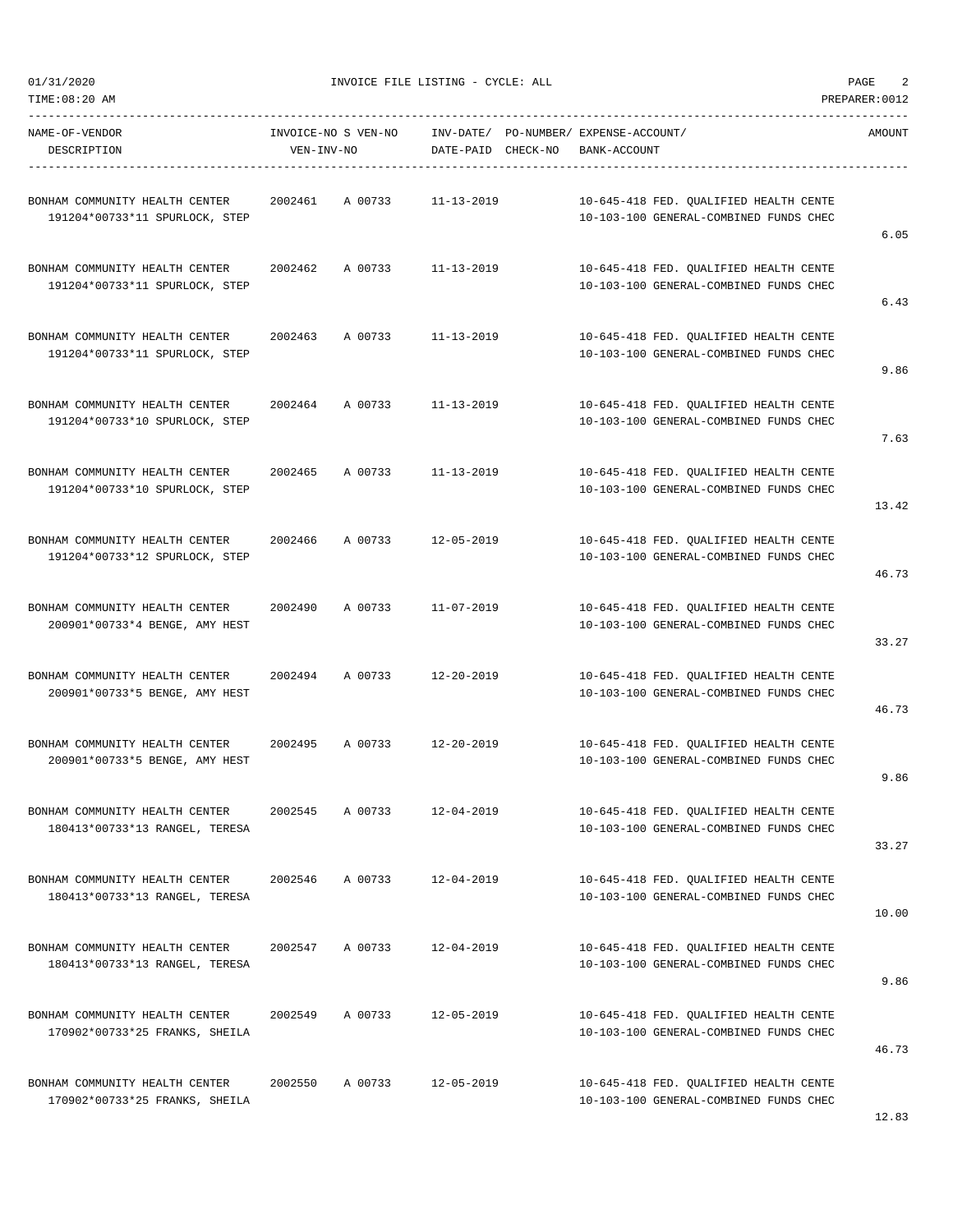01/31/2020 INVOICE FILE LISTING - CYCLE: ALL PAGE 3

DESCRIPTION VEN-INV-NO DATE-PAID CHECK-NO BANK-ACCOUNT

----------------------------------------------------------------------------------------------------------------------------------- NAME-OF-VENDOR INVOICE-NO S VEN-NO INV-DATE/ PO-NUMBER/ EXPENSE-ACCOUNT/ AMOUNT

| BONHAM COMMUNITY HEALTH CENTER<br>110827*00733*5 GEMOETS, CRYSTA | 2002554 | A 00733 | $12 - 03 - 2019$ | 10-645-418 FED. QUALIFIED HEALTH CENTE<br>10-103-100 GENERAL-COMBINED FUNDS CHEC | 46.73 |
|------------------------------------------------------------------|---------|---------|------------------|----------------------------------------------------------------------------------|-------|
| BONHAM COMMUNITY HEALTH CENTER<br>110827*00733*5 GEMOETS, CRYSTA | 2002555 | A 00733 | $12 - 03 - 2019$ | 10-645-418 FED. QUALIFIED HEALTH CENTE<br>10-103-100 GENERAL-COMBINED FUNDS CHEC | 10.00 |
| BONHAM COMMUNITY HEALTH CENTER<br>110827*00733*5 GEMOETS, CRYSTA | 2002556 | A 00733 | 12-03-2019       | 10-645-418 FED. QUALIFIED HEALTH CENTE<br>10-103-100 GENERAL-COMBINED FUNDS CHEC | 8.42  |
| BONHAM COMMUNITY HEALTH CENTER<br>110827*00733*5 GEMOETS, CRYSTA | 2002557 | A 00733 | $12 - 03 - 2019$ | 10-645-418 FED. QUALIFIED HEALTH CENTE<br>10-103-100 GENERAL-COMBINED FUNDS CHEC | 15.68 |
| BONHAM COMMUNITY HEALTH CENTER<br>190207*00733*8 PARRISH, DELETT | 2002558 | A 00733 | $01 - 03 - 2020$ | 10-645-418 FED. OUALIFIED HEALTH CENTE<br>10-103-100 GENERAL-COMBINED FUNDS CHEC | 46.73 |
| BONHAM COMMUNITY HEALTH CENTER<br>190207*00733*7 PARRISH, DELETT | 2002559 | A 00733 | $11 - 06 - 2019$ | 10-645-418 FED. QUALIFIED HEALTH CENTE<br>10-103-100 GENERAL-COMBINED FUNDS CHEC | 33.27 |
| BONHAM COMMUNITY HEALTH CENTER<br>201002*00733*2 HOCKETT, DAVID  | 2002561 | A 00733 | 11-06-2019       | 10-645-418 FED. QUALIFIED HEALTH CENTE<br>10-103-100 GENERAL-COMBINED FUNDS CHEC | 33.27 |
| BONHAM COMMUNITY HEALTH CENTER<br>201205*00733*1 LOYA, SHANNON D | 2002562 | A 00733 | $12 - 23 - 2019$ | 10-645-418 FED. QUALIFIED HEALTH CENTE<br>10-103-100 GENERAL-COMBINED FUNDS CHEC | 54.41 |
| BONHAM COMMUNITY HEALTH CENTER<br>201205*00733*1 LOYA, SHANNON D | 2002563 | A 00733 | $12 - 23 - 2019$ | 10-645-418 FED. QUALIFIED HEALTH CENTE<br>10-103-100 GENERAL-COMBINED FUNDS CHEC | 4.22  |
| BONHAM COMMUNITY HEALTH CENTER<br>201205*00733*1 LOYA, SHANNON D | 2002564 | A 00733 | $12 - 23 - 2019$ | 10-645-418 FED. OUALIFIED HEALTH CENTE<br>10-103-100 GENERAL-COMBINED FUNDS CHEC | 9.06  |
| BONHAM COMMUNITY HEALTH CENTER<br>201205*00733*1 LOYA, SHANNON D | 2002565 | A 00733 | $12 - 23 - 2019$ | 10-645-418 FED. QUALIFIED HEALTH CENTE<br>10-103-100 GENERAL-COMBINED FUNDS CHEC | 15.68 |
| BONHAM COMMUNITY HEALTH CENTER<br>201205*00733*1 LOYA, SHANNON D | 2002566 | A 00733 | $12 - 23 - 2019$ | 10-645-418 FED. QUALIFIED HEALTH CENTE<br>10-103-100 GENERAL-COMBINED FUNDS CHEC | 5.39  |
| BONHAM COMMUNITY HEALTH CENTER                                   | 2002567 | A 00733 | $12 - 23 - 2019$ | 10-645-418 FED. OUALIFIED HEALTH CENTE                                           |       |

4.83 BONHAM COMMUNITY HEALTH CENTER 2002568 A 00733 12-23-2019 10-645-418 FED. QUALIFIED HEALTH CENTE 201205\*00733\*1 LOYA, SHANNON D 10-103-100 GENERAL-COMBINED FUNDS CHEC

201205\*00733\*1 LOYA, SHANNON D 10-103-100 GENERAL-COMBINED FUNDS CHEC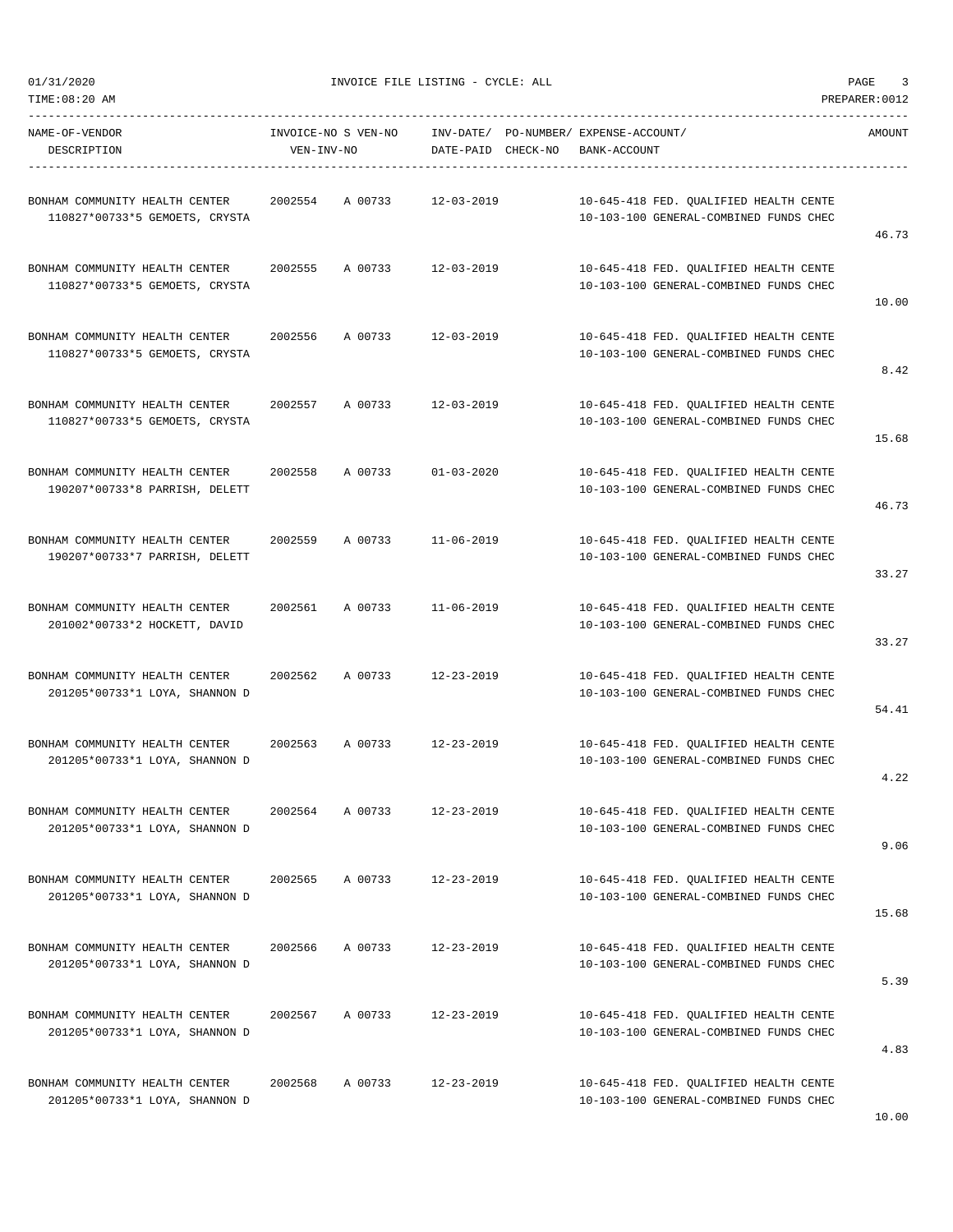01/31/2020 INVOICE FILE LISTING - CYCLE: ALL PAGE 4

DESCRIPTION VEN-INV-NO DATE-PAID CHECK-NO BANK-ACCOUNT

----------------------------------------------------------------------------------------------------------------------------------- NAME-OF-VENDOR INVOICE-NO S VEN-NO INV-DATE/ PO-NUMBER/ EXPENSE-ACCOUNT/ AMOUNT

-----------------------------------------------------------------------------------------------------------------------------------

| BONHAM COMMUNITY HEALTH CENTER<br>201205*00733*1 LOYA, SHANNON D | 2002569 | A 00733 | $12 - 23 - 2019$ | 10-645-418 FED. OUALIFIED HEALTH CENTE<br>10-103-100 GENERAL-COMBINED FUNDS CHEC | 9.86   |
|------------------------------------------------------------------|---------|---------|------------------|----------------------------------------------------------------------------------|--------|
| BONHAM COMMUNITY HEALTH CENTER<br>201205*00733*1 LOYA, SHANNON D | 2002570 | A 00733 | $12 - 23 - 2019$ | 10-645-418 FED. QUALIFIED HEALTH CENTE<br>10-103-100 GENERAL-COMBINED FUNDS CHEC | 5.29   |
| BONHAM COMMUNITY HEALTH CENTER<br>201205*00733*1 LOYA, SHANNON D | 2002571 | A 00733 | $12 - 23 - 2019$ | 10-645-418 FED. QUALIFIED HEALTH CENTE<br>10-103-100 GENERAL-COMBINED FUNDS CHEC | 2.52   |
| BONHAM COMMUNITY HEALTH CENTER<br>201205*00733*1 LOYA, SHANNON D | 2002572 | A 00733 | $12 - 23 - 2019$ | 10-645-418 FED. QUALIFIED HEALTH CENTE<br>10-103-100 GENERAL-COMBINED FUNDS CHEC | 3.67   |
| BONHAM COMMUNITY HEALTH CENTER<br>201205*00733*1 LOYA, SHANNON D | 2002573 | A 00733 | $12 - 23 - 2019$ | 10-645-418 FED. QUALIFIED HEALTH CENTE<br>10-103-100 GENERAL-COMBINED FUNDS CHEC | 6.44   |
| BONHAM COMMUNITY HEALTH CENTER<br>930026*00733*39 ROBERTS, MELIS | 2002593 | A 00733 | $11 - 04 - 2019$ | 10-645-418 FED. QUALIFIED HEALTH CENTE<br>10-103-100 GENERAL-COMBINED FUNDS CHEC | 46.73  |
| BONHAM COMMUNITY HEALTH CENTER<br>110211*00733*38 JENNINGS, SHEL | 2002596 | A 00733 | $12 - 03 - 2019$ | 10-645-418 FED. QUALIFIED HEALTH CENTE<br>10-103-100 GENERAL-COMBINED FUNDS CHEC | 46.73  |
| BONHAM COMMUNITY HEALTH CENTER<br>110211*00733*38 JENNINGS, SHEL | 2002597 | A 00733 | $12 - 03 - 2019$ | 10-645-418 FED. QUALIFIED HEALTH CENTE<br>10-103-100 GENERAL-COMBINED FUNDS CHEC | 9.06   |
| BONHAM COMMUNITY HEALTH CENTER<br>110211*00733*38 JENNINGS, SHEL | 2002598 | A 00733 | $12 - 03 - 2019$ | 10-645-418 FED. QUALIFIED HEALTH CENTE<br>10-103-100 GENERAL-COMBINED FUNDS CHEC | 9.86   |
| BONHAM COMMUNITY HEALTH CENTER<br>110211*00733*38 JENNINGS, SHEL | 2002599 | A 00733 | $12 - 03 - 2019$ | 10-645-418 FED. QUALIFIED HEALTH CENTE<br>10-103-100 GENERAL-COMBINED FUNDS CHEC | 10.00  |
| BONHAM COMMUNITY HEALTH CENTER<br>110211*00733*38 JENNINGS, SHEL | 2002600 | A 00733 | 12-03-2019       | 10-645-418 FED. QUALIFIED HEALTH CENTE<br>10-103-100 GENERAL-COMBINED FUNDS CHEC | 3.67   |
| BONHAM SPECIALTY CLINIC<br>201003*00605*2 PETTY, SHEKEDRA        | 2002584 | A 00605 | 12-05-2019       | 10-645-411 PHYSICIAN, NON-EMERGENCY<br>10-103-100 GENERAL-COMBINED FUNDS CHEC    | 147.29 |
| BONHAM SPECIALTY CLINIC<br>201003*00605*3 PETTY, SHEKEDRA        | 2002592 | A 00605 | 10-16-2019       | 10-645-411 PHYSICIAN, NON-EMERGENCY<br>10-103-100 GENERAL-COMBINED FUNDS CHEC    | 549.31 |
| BONHAM, CITY OF<br>1/15/20 ANIMAL CONTROL 9/19-12/19             | 2002332 | A 00046 | $01 - 15 - 2020$ | 10-555-441 ANIMAL CONTROL OFFICER/SERV<br>10-103-100 GENERAL-COMBINED FUNDS CHEC | 618.38 |
|                                                                  |         |         |                  |                                                                                  |        |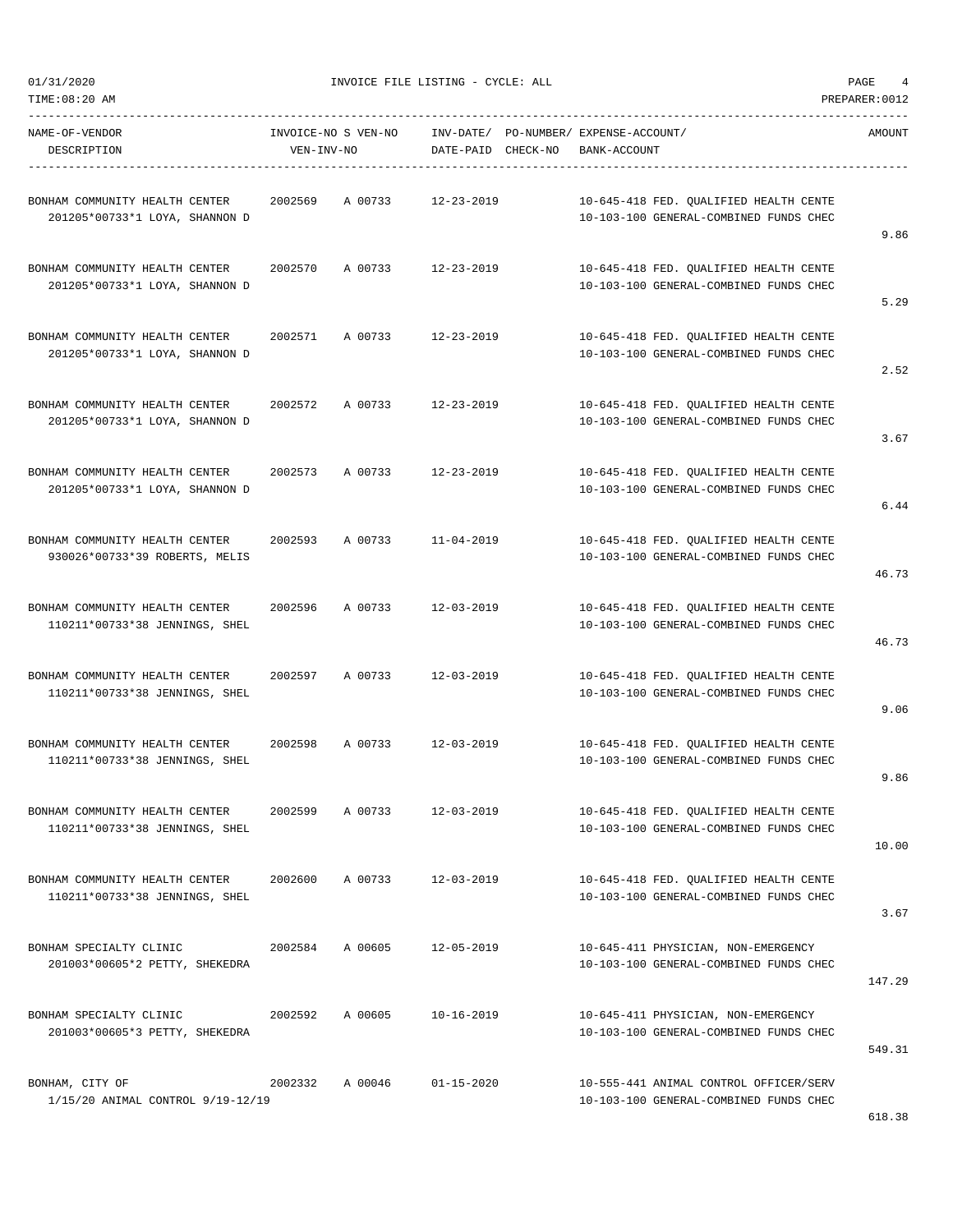| TIME:08:20 AM                                                                    |                                    |                                    |                                                                               | PREPARER: 0012 |
|----------------------------------------------------------------------------------|------------------------------------|------------------------------------|-------------------------------------------------------------------------------|----------------|
| NAME-OF-VENDOR<br>DESCRIPTION                                                    | INVOICE-NO S VEN-NO<br>VEN-INV-NO  | INV-DATE/<br>DATE-PAID<br>CHECK-NO | PO-NUMBER/ EXPENSE-ACCOUNT/<br>BANK-ACCOUNT                                   | AMOUNT         |
| BONHAM, CITY OF/FIRE DEPT.<br>FY20 2ND QTR FIRE PROTECTION                       | 2002314<br>A 00090                 | $01 - 29 - 2020$                   | 10-543-416 FIRE PROTECTION SERVICE<br>10-103-100 GENERAL-COMBINED FUNDS CHEC  | 1,750.00       |
| BRANNAN, QUIENCY SMITH<br>FA-19-44524 VANHOOSER DST CT                           | 2002333<br>A 00725                 | $01 - 17 - 2020$                   | 10-435-436 ATTORNEY FEES- CPS CASES<br>10-103-100 GENERAL-COMBINED FUNDS CHEC | 247.50         |
| BRAZOS TRAILER MANUFACTURING LLC<br>11/22/19 2019 BELLY DUMP 6 MO LEASE 10004571 | 2002443<br>A 00406                 | $11 - 22 - 2019$                   | 24-624-460 EQUIPMENT RENTAL/LEASE<br>24-103-100 R&B#4- COMBINED FUNDS CHECK   | 3,000.00       |
| BRESE-LEBRON LAW, PLLC<br>FA-19-44128 BEESON DST CT                              | 2002334<br>A 00449                 | $12 - 17 - 2019$                   | 10-435-436 ATTORNEY FEES- CPS CASES<br>10-103-100 GENERAL-COMBINED FUNDS CHEC | 323.00         |
| BRYCO-BRYANT CO<br>1/30/20 MASON CONSTRUCTION                                    | 2002446<br>A 00508<br>2            | $01 - 30 - 2020$                   | 66-667-168 MASONRY AND STONE<br>66-103-100 GO BONDS CONST.2017-COMBINE        | 235,989.50     |
| CAMPBELLSVILLE INDUSTRIES INC<br>#19982B CUPOLA DRAWINGS                         | 2002447<br>A 00527<br>$\mathbf{1}$ | $01 - 30 - 2020$                   | 66-667-165 CONSTRUCTION<br>66-103-100 GO BONDS CONST.2017-COMBINE             | 61,288.20      |
| CEC FACILITIES GROUP, LLC<br>#190358 MOBILIZATION                                | 2002448<br>A 00493<br>13429        | $01 - 30 - 2020$                   | 66-667-165 CONSTRUCTION<br>66-103-100 GO BONDS CONST.2017-COMBINE             | 7,837.50       |
| CIRCLE STAR QUICK LUBE & TIRE<br>12/21/19 SHERIFF 2019 FORD UNIT4897 11-0157317  | 2002335<br>A 00610                 | $12 - 21 - 2019$                   | 10-560-454 R & M AUTOMOBILES<br>10-103-100 GENERAL-COMBINED FUNDS CHEC        | 10.00          |
| CIRCLE STAR QUICK LUBE & TIRE<br>12/26/19 SHERIFF 2018 FORD UNIT1068 11-0157498  | 2002336<br>A 00610                 | 12-26-2019                         | 10-560-454 R & M AUTOMOBILES<br>10-103-100 GENERAL-COMBINED FUNDS CHEC        | 54.00          |
| CIRCLE STAR QUICK LUBE & TIRE<br>12/27/19 SHERIFF 2018 FORD UNIT1068 11-0157597  | 2002337<br>A 00610                 | 12-27-2019                         | 10-560-454 R & M AUTOMOBILES<br>10-103-100 GENERAL-COMBINED FUNDS CHEC        | 36.00          |
| CIRCLE STAR QUICK LUBE & TIRE<br>12/27/19 SHERIFF 2018 FORD UNIT4599 11-0157628  | 2002338<br>A 00610                 | $12 - 27 - 2019$                   | 10-560-454 R & M AUTOMOBILES<br>10-103-100 GENERAL-COMBINED FUNDS CHEC        | 63.00          |
| CIRCLE STAR QUICK LUBE & TIRE<br>12/30/19 SHERIFF 2017 FORD UNIT1113 11-0157765  | 2002339<br>A 00610                 | 12-30-2019                         | 10-560-454 R & M AUTOMOBILES<br>10-103-100 GENERAL-COMBINED FUNDS CHEC        | 7.00           |
| CIRCLE STAR QUICK LUBE & TIRE<br>12/31/19 SHERIFF 2016 FORD UNIT7622 11-0157825  | 2002340<br>A 00610                 | 12-31-2019                         | 10-560-454 R & M AUTOMOBILES<br>10-103-100 GENERAL-COMBINED FUNDS CHEC        | 7.00           |
| CIRCLE STAR QUICK LUBE & TIRE<br>12/31/19 SHERIFF 2011 CHEV UNIT5514 11-0157844  | 2002341<br>A 00610                 | $12 - 31 - 2019$                   | 10-560-454 R & M AUTOMOBILES<br>10-103-100 GENERAL-COMBINED FUNDS CHEC        |                |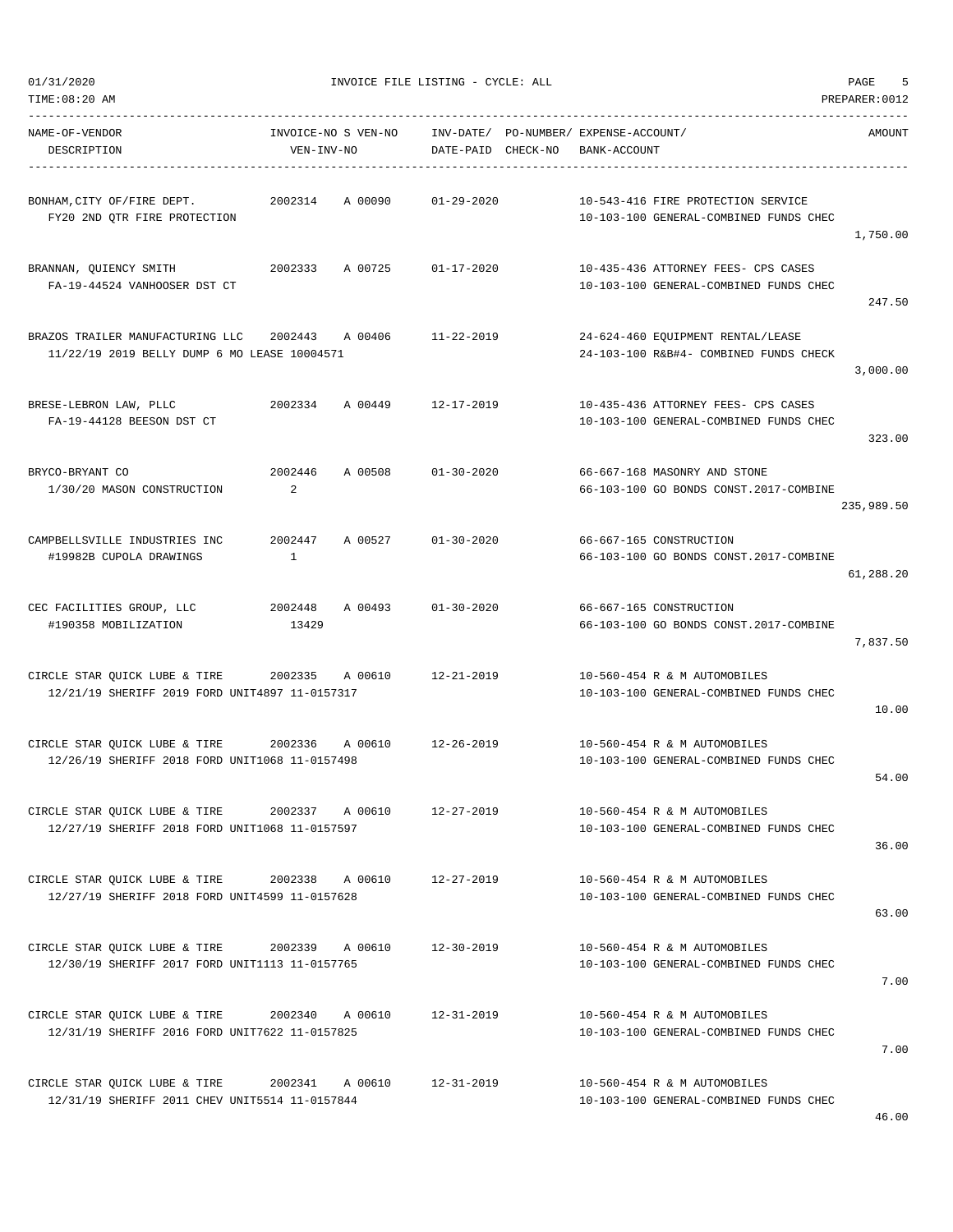| NAME-OF-VENDOR<br>DESCRIPTION                                                                   | INVOICE-NO S VEN-NO<br>VEN-INV-NO | DATE-PAID CHECK-NO | INV-DATE/ PO-NUMBER/ EXPENSE-ACCOUNT/<br>BANK-ACCOUNT                                        | AMOUNT   |
|-------------------------------------------------------------------------------------------------|-----------------------------------|--------------------|----------------------------------------------------------------------------------------------|----------|
| CIRCLE STAR QUICK LUBE & TIRE 2002342<br>1/2/20 SHERIFF 2019 FORD UNIT 4897 11-0157863          | A 00610                           | $01 - 02 - 2020$   | 10-560-454 R & M AUTOMOBILES<br>10-103-100 GENERAL-COMBINED FUNDS CHEC                       | 36.00    |
| CIRCLE STAR OUICK LUBE & TIRE 2002343<br>1/2/20 SHERIFF 2017 FORD UNIT 1113 11-0157916          | A 00610                           | $01 - 02 - 2020$   | 10-560-454 R & M AUTOMOBILES<br>10-103-100 GENERAL-COMBINED FUNDS CHEC                       | 10.00    |
| CIRCLE STAR QUICK LUBE & TIRE 2002344 A 00610<br>1/2/20 SHERIFF 2017 FORD UNIT 1113 11-0157919  |                                   |                    | 01-02-2020 2020000133 10-560-454 R & M AUTOMOBILES<br>10-103-100 GENERAL-COMBINED FUNDS CHEC | 126.09   |
| CIRCLE STAR QUICK LUBE & TIRE 2002345<br>1/8/20 SHERIFF 2018 FORD UNIT 6384 11-0158330          | A 00610                           | 01-08-2020         | 10-560-454 R & M AUTOMOBILES<br>10-103-100 GENERAL-COMBINED FUNDS CHEC                       | 36.00    |
| CIRCLE STAR OUICK LUBE & TIRE 2002346<br>1/9/20 SHERIFF 2017 FORD UNIT 4017 11-0158379          | A 00610                           | $01 - 09 - 2020$   | 10-560-454 R & M AUTOMOBILES<br>10-103-100 GENERAL-COMBINED FUNDS CHEC                       | 46.00    |
| CIRCLE STAR QUICK LUBE & TIRE 2002347 A 00610<br>1/13/20 SHERIFF 2017 FORD UNIT 1113 11-0158576 |                                   | $01 - 13 - 2020$   | 10-560-454 R & M AUTOMOBILES<br>10-103-100 GENERAL-COMBINED FUNDS CHEC                       | 76.50    |
| CIRCLE STAR QUICK LUBE & TIRE<br>1/2/20 PCT 2 INSPECTION                                        | 2002419 A 00610<br>11-0157934     | $01 - 02 - 2020$   | 22-622-458 R & M MACHINERY PARTS<br>22-103-100 R&B#2- COMBINED FUNDS CHECK                   | 7.00     |
| CIRCLE STAR QUICK LUBE & TIRE<br>$1/10/20$ PCT 2 MOUNT TIRE                                     | 2002420 A 00610<br>11-0158481     | $01 - 10 - 2020$   | 22-622-459 R & M MACH. TIRES & TUBES<br>22-103-100 R&B#2- COMBINED FUNDS CHECK               | 60.00    |
| CIRCLE STAR QUICK LUBE & TIRE 2002421<br>1/10/20 PCT 2 INSPECTION                               | A 00610<br>11-0158499             | $01 - 10 - 2020$   | 22-622-458 R & M MACHINERY PARTS<br>22-103-100 R&B#2- COMBINED FUNDS CHECK                   | 7.00     |
| CIRCLE STAR QUICK LUBE & TIRE<br>1/10/20 PCT 2 INSPECTION                                       | 2002422 A 00610<br>11-0158500     | $01 - 10 - 2020$   | 22-622-458 R & M MACHINERY PARTS<br>22-103-100 R&B#2- COMBINED FUNDS CHECK                   | 7.00     |
| CITY AUTO PARTS<br>#7451 R&M PARTS                                                              | 2002423<br>A 00592                | $01 - 25 - 2020$   | 22-622-458 R & M MACHINERY PARTS<br>22-103-100 R&B#2- COMBINED FUNDS CHECK                   | 241.24   |
| COLLISION 1ST<br>1/21/20 SHERIFF UNIT 5206 REPAIR 191064                                        | 2002348 A 00766                   | $01 - 21 - 2020$   | 10-560-454 R & M AUTOMOBILES<br>10-103-100 GENERAL-COMBINED FUNDS CHEC                       | 1,380.00 |
| CONCORD NORTH TEXAS<br>200901*01205*1 BENGE, AMY HEST                                           | 2002472<br>A 01205                | $10 - 21 - 2019$   | 10-645-411 PHYSICIAN, NON-EMERGENCY<br>10-103-100 GENERAL-COMBINED FUNDS CHEC                | 54.41    |
| CONCORD NORTH TEXAS<br>191204*01205*9 SPURLOCK, STEPH                                           | 2002525<br>A 01205                | 11-28-2019         | 10-645-411 PHYSICIAN, NON-EMERGENCY<br>10-103-100 GENERAL-COMBINED FUNDS CHEC                |          |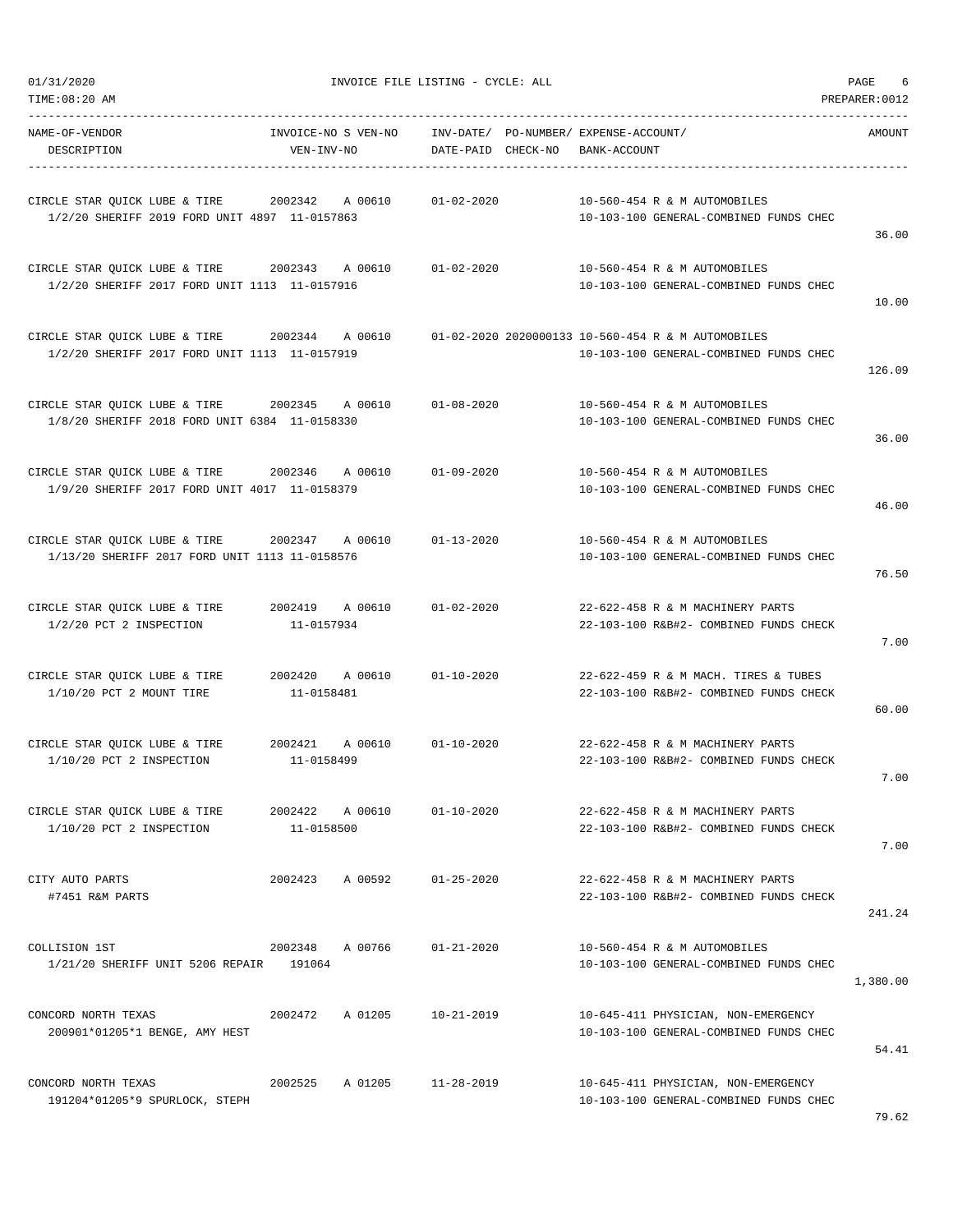| NAME-OF-VENDOR<br>DESCRIPTION                         | VEN-INV-NO | INVOICE-NO S VEN-NO |                            | INV-DATE/ PO-NUMBER/ EXPENSE-ACCOUNT/<br>DATE-PAID CHECK-NO BANK-ACCOUNT       | AMOUNT   |
|-------------------------------------------------------|------------|---------------------|----------------------------|--------------------------------------------------------------------------------|----------|
| CONCORD NORTH TEXAS<br>190508*01205*5 WEBB, BRANDIE K |            |                     | 2002553 A 01205 10-21-2019 | 10-645-411 PHYSICIAN, NON-EMERGENCY<br>10-103-100 GENERAL-COMBINED FUNDS CHEC  | 79.62    |
| CROSSROADS HARDWARE<br>#FANNIN2 PIPE                  |            |                     | 2002424 A 00055 01-16-2020 | 22-622-343 R & B MAT. HARDWRE & LUMB<br>22-103-100 R&B#2- COMBINED FUNDS CHECK | 7.98     |
| DALLAS COUNTY TREASURER<br>#1244 PHYSICAL EVIDENCE    | 439737     |                     | 2002349 A 00056 01-06-2020 | 10-475-465 PHYS.EVIDENCE ANALYSIS<br>10-103-100 GENERAL-COMBINED FUNDS CHEC    | 2,876.00 |
| DANIELS, SHOLDON<br>D. CAMPBELL CO CT@LAW             | 2002350    |                     | A 00784 01-22-2020         | 10-410-424 INDIGENT ATTORNEY FEES<br>10-103-100 GENERAL-COMBINED FUNDS CHEC    | 300.00   |
| DATA RX MANAGEMENT<br>190207*00965*7 PARRISH, DELETT  |            |                     | 2002467 A 00965 10-01-2019 | 10-645-412 PRESCRIPTIONS, DRUGS<br>10-103-100 GENERAL-COMBINED FUNDS CHEC      | 21.06    |
| DATA RX MANAGEMENT<br>190207*00965*7 PARRISH, DELETT  | 2002468    |                     | A 00965 10-01-2019         | 10-645-412 PRESCRIPTIONS, DRUGS<br>10-103-100 GENERAL-COMBINED FUNDS CHEC      | 52.62    |
| DATA RX MANAGEMENT<br>190207*00965*6 PARRISH, DELETT  |            | 2002469 A 00965     | 10-01-2019                 | 10-645-412 PRESCRIPTIONS, DRUGS<br>10-103-100 GENERAL-COMBINED FUNDS CHEC      | 52.62    |
| DATA RX MANAGEMENT<br>190207*00965*6 PARRISH, DELETT  |            | 2002470 A00965      | 10-01-2019                 | 10-645-412 PRESCRIPTIONS, DRUGS<br>10-103-100 GENERAL-COMBINED FUNDS CHEC      | 28.72    |
| DATA RX MANAGEMENT<br>190207*00965*6 PARRISH, DELETT  |            |                     | 2002471 A 00965 10-01-2019 | 10-645-412 PRESCRIPTIONS, DRUGS<br>10-103-100 GENERAL-COMBINED FUNDS CHEC      | 92.51    |
| DATA RX MANAGEMENT<br>200901*00965*1 BENGE, AMY HEST  | 2002475    | A 00965             | $10 - 08 - 2019$           | 10-645-412 PRESCRIPTIONS, DRUGS<br>10-103-100 GENERAL-COMBINED FUNDS CHEC      | 13.49    |
| DATA RX MANAGEMENT<br>110211*00965*45 JENNINGS, SHEL  | 2002477    | A 00965             | $10 - 01 - 2019$           | 10-645-412 PRESCRIPTIONS, DRUGS<br>10-103-100 GENERAL-COMBINED FUNDS CHEC      | 131.46   |
| DATA RX MANAGEMENT<br>110211*00965*45 JENNINGS, SHEL  | 2002478    | A 00965             | $10 - 01 - 2019$           | 10-645-409 DIABETIC SUPPLIES<br>10-103-100 GENERAL-COMBINED FUNDS CHEC         | 130.19   |
| DATA RX MANAGEMENT<br>110211*00965*45 JENNINGS, SHEL  | 2002479    | A 00965             | $10 - 01 - 2019$           | 10-645-412 PRESCRIPTIONS, DRUGS<br>10-103-100 GENERAL-COMBINED FUNDS CHEC      | 46.21    |
| DATA RX MANAGEMENT<br>110211*00965*45 JENNINGS, SHEL  | 2002480    | A 00965             | $10 - 01 - 2019$           | 10-645-412 PRESCRIPTIONS, DRUGS<br>10-103-100 GENERAL-COMBINED FUNDS CHEC      |          |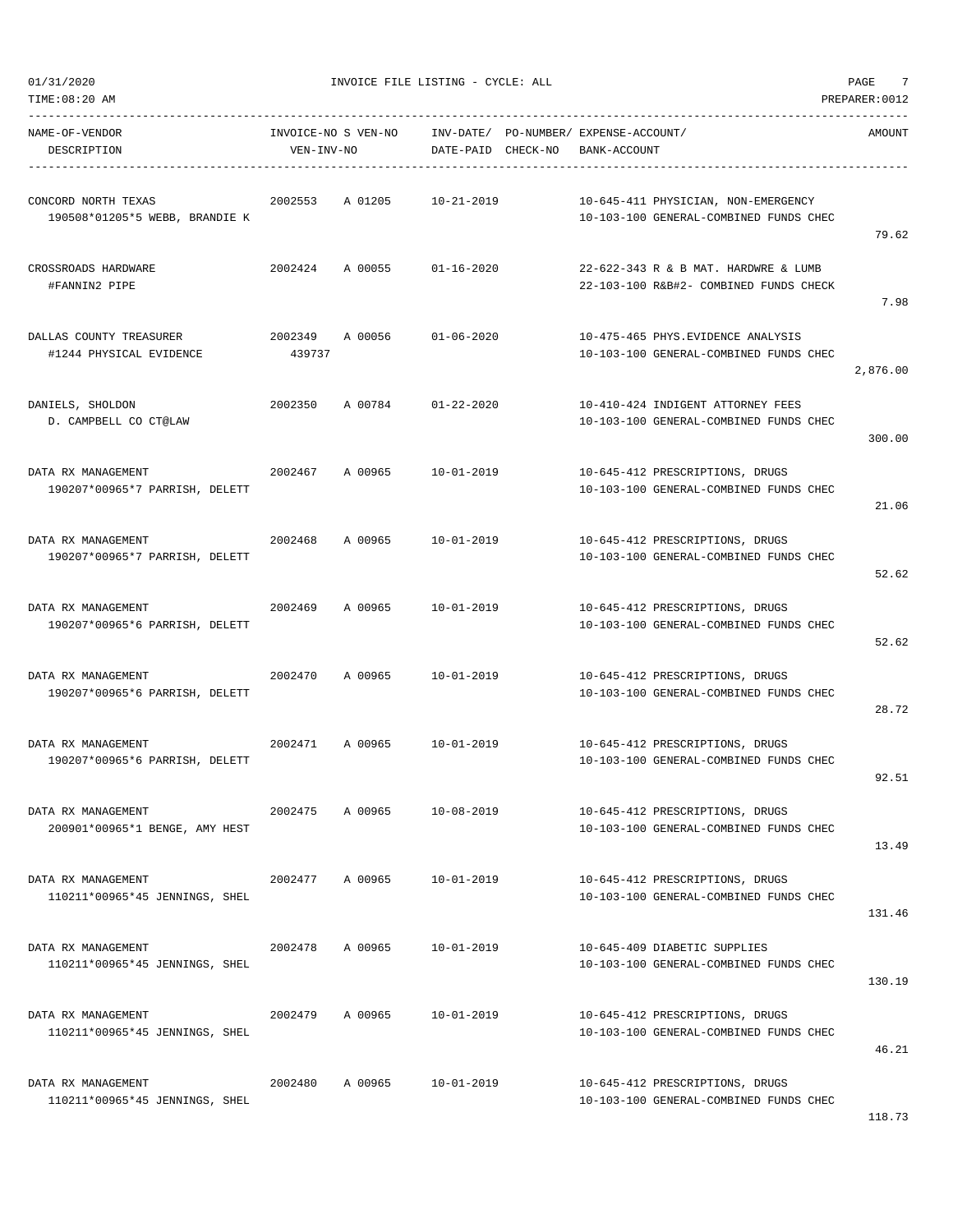$01/31/2020$  PAGE 8

| TIME:08:20 AM                                        |                     |         |                                       |              |                                                                           | PREPARER:0012 |
|------------------------------------------------------|---------------------|---------|---------------------------------------|--------------|---------------------------------------------------------------------------|---------------|
| NAME-OF-VENDOR                                       | INVOICE-NO S VEN-NO |         | INV-DATE/ PO-NUMBER/ EXPENSE-ACCOUNT/ |              |                                                                           | AMOUNT        |
| DESCRIPTION                                          | VEN-INV-NO          |         | DATE-PAID CHECK-NO                    | BANK-ACCOUNT |                                                                           |               |
| DATA RX MANAGEMENT<br>110211*00965*44 JENNINGS, SHEL | 2002483             |         | A 00965 10-01-2019                    |              | 10-645-412 PRESCRIPTIONS, DRUGS<br>10-103-100 GENERAL-COMBINED FUNDS CHEC | 131.46        |
| DATA RX MANAGEMENT<br>110211*00965*44 JENNINGS, SHEL |                     |         | 2002484 A 00965 10-01-2019            |              | 10-645-412 PRESCRIPTIONS, DRUGS<br>10-103-100 GENERAL-COMBINED FUNDS CHEC | 46.21         |
| DATA RX MANAGEMENT<br>110211*00965*44 JENNINGS, SHEL | 2002485             | A 00965 | 10-01-2019                            |              | 10-645-412 PRESCRIPTIONS, DRUGS<br>10-103-100 GENERAL-COMBINED FUNDS CHEC | 121.08        |
| DATA RX MANAGEMENT<br>170902*00965*33 FRANKS, SHEILA | 2002491             |         | A 00965 10-01-2019                    |              | 10-645-412 PRESCRIPTIONS, DRUGS<br>10-103-100 GENERAL-COMBINED FUNDS CHEC | 14.85         |
| DATA RX MANAGEMENT<br>170902*00965*33 FRANKS, SHEILA | 2002492             | A 00965 | $10 - 01 - 2019$                      |              | 10-645-412 PRESCRIPTIONS, DRUGS<br>10-103-100 GENERAL-COMBINED FUNDS CHEC | 113.15        |
| DATA RX MANAGEMENT<br>170902*00965*33 FRANKS, SHEILA | 2002493             | A 00965 | 10-01-2019                            |              | 10-645-412 PRESCRIPTIONS, DRUGS<br>10-103-100 GENERAL-COMBINED FUNDS CHEC | 120.05        |
| DATA RX MANAGEMENT<br>170902*00965*34 FRANKS, SHEILA | 2002496             | A 00965 | 10-14-2019                            |              | 10-645-412 PRESCRIPTIONS, DRUGS<br>10-103-100 GENERAL-COMBINED FUNDS CHEC | 120.05        |
| DATA RX MANAGEMENT<br>170902*00965*32 FRANKS, SHEILA | 2002497             | A 00965 | 10-01-2019                            |              | 10-645-412 PRESCRIPTIONS, DRUGS<br>10-103-100 GENERAL-COMBINED FUNDS CHEC | 120.05        |
| DATA RX MANAGEMENT<br>170902*00965*32 FRANKS, SHEILA | 2002498             |         | A 00965 10-01-2019                    |              | 10-645-412 PRESCRIPTIONS, DRUGS<br>10-103-100 GENERAL-COMBINED FUNDS CHEC | 113.15        |
| DATA RX MANAGEMENT<br>170902*00965*32 FRANKS, SHEILA | 2002499             | A 00965 | $10 - 01 - 2019$                      |              | 10-645-412 PRESCRIPTIONS, DRUGS<br>10-103-100 GENERAL-COMBINED FUNDS CHEC | 113.15        |
| DATA RX MANAGEMENT<br>930026*00965*58 ROBERTS, MELIS | 2002503             | A 00965 | $10 - 01 - 2019$                      |              | 10-645-412 PRESCRIPTIONS, DRUGS<br>10-103-100 GENERAL-COMBINED FUNDS CHEC | 73.06         |
| DATA RX MANAGEMENT<br>930026*00965*58 ROBERTS, MELIS | 2002504             | A 00965 | $10 - 01 - 2019$                      |              | 10-645-412 PRESCRIPTIONS, DRUGS<br>10-103-100 GENERAL-COMBINED FUNDS CHEC | 19.11         |
| DATA RX MANAGEMENT<br>930026*00965*58 ROBERTS, MELIS | 2002505             | A 00965 | $10 - 01 - 2019$                      |              | 10-645-412 PRESCRIPTIONS, DRUGS<br>10-103-100 GENERAL-COMBINED FUNDS CHEC | 35.21         |
| DATA RX MANAGEMENT<br>930026*00965*58 ROBERTS, MELIS | 2002506             | A 00965 | 10-01-2019                            |              | 10-645-409 DIABETIC SUPPLIES<br>10-103-100 GENERAL-COMBINED FUNDS CHEC    |               |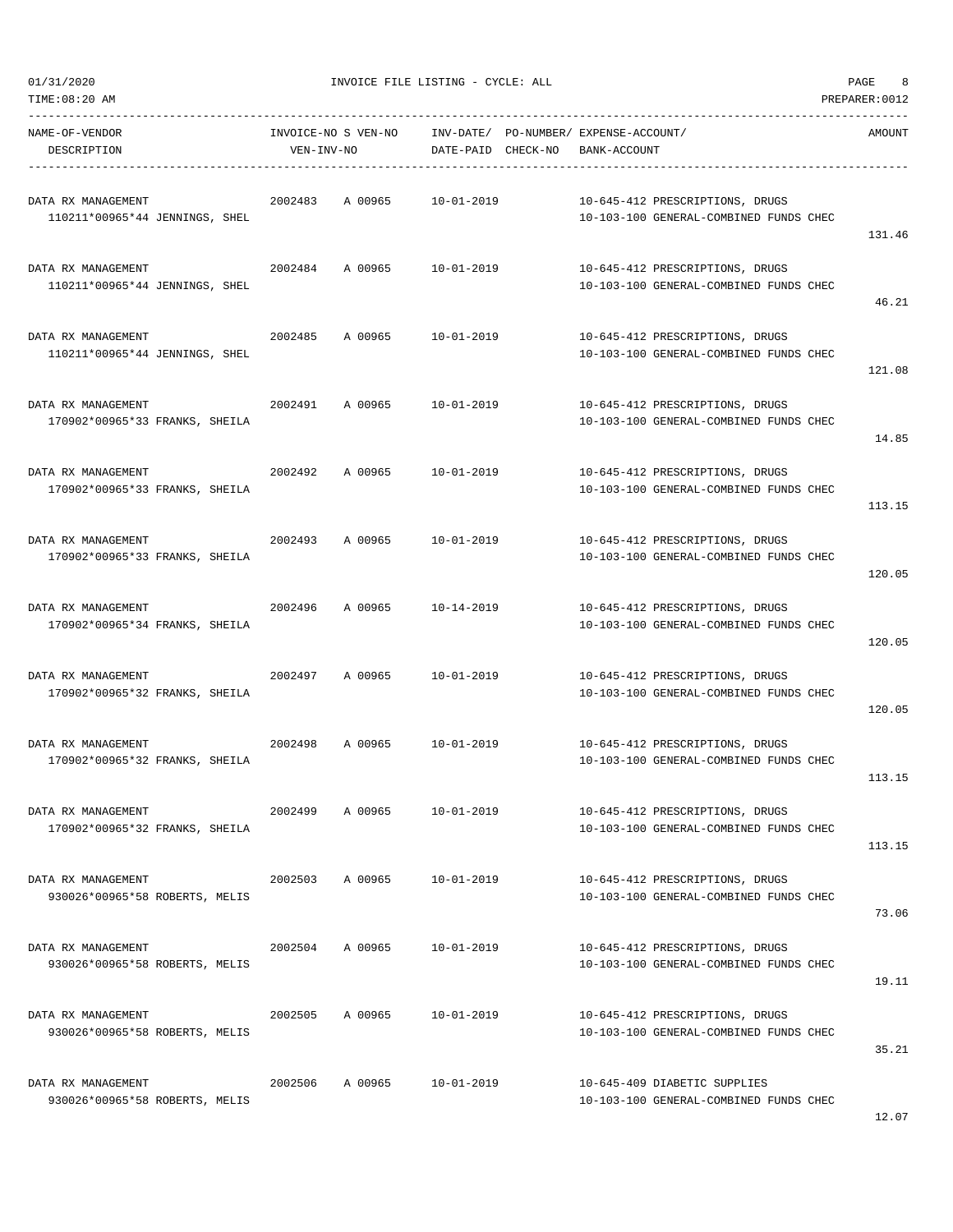| 01/31/2020<br>TIME:08:20 AM                          |                                   | INVOICE FILE LISTING - CYCLE: ALL |                    | 9<br>PAGE<br>PREPARER: 0012                                               |  |        |
|------------------------------------------------------|-----------------------------------|-----------------------------------|--------------------|---------------------------------------------------------------------------|--|--------|
| NAME-OF-VENDOR<br>DESCRIPTION                        | INVOICE-NO S VEN-NO<br>VEN-INV-NO |                                   | DATE-PAID CHECK-NO | INV-DATE/ PO-NUMBER/ EXPENSE-ACCOUNT/<br>BANK-ACCOUNT                     |  | AMOUNT |
| DATA RX MANAGEMENT<br>930026*00965*59 ROBERTS, MELIS | 2002507                           | A 00965                           | 10-01-2019         | 10-645-412 PRESCRIPTIONS, DRUGS<br>10-103-100 GENERAL-COMBINED FUNDS CHEC |  | 57.61  |
| DATA RX MANAGEMENT<br>930026*00965*59 ROBERTS, MELIS | 2002508                           | A 00965                           | $10 - 01 - 2019$   | 10-645-412 PRESCRIPTIONS, DRUGS<br>10-103-100 GENERAL-COMBINED FUNDS CHEC |  | 19.11  |
| DATA RX MANAGEMENT<br>930026*00965*59 ROBERTS, MELIS | 2002509                           | A 00965                           | $10 - 01 - 2019$   | 10-645-409 DIABETIC SUPPLIES<br>10-103-100 GENERAL-COMBINED FUNDS CHEC    |  | 130.19 |
| DATA RX MANAGEMENT<br>930026*00965*59 ROBERTS, MELIS | 2002510                           | A 00965                           | $10 - 01 - 2019$   | 10-645-409 DIABETIC SUPPLIES<br>10-103-100 GENERAL-COMBINED FUNDS CHEC    |  | 12.07  |
| DATA RX MANAGEMENT<br>930026*00965*59 ROBERTS, MELIS | 2002511                           | A 00965                           | 10-24-2019         | 10-645-409 DIABETIC SUPPLIES<br>10-103-100 GENERAL-COMBINED FUNDS CHEC    |  | 12.07  |
| DATA RX MANAGEMENT<br>930026*00965*59 ROBERTS, MELIS | 2002512                           | A 00965                           | $10 - 01 - 2019$   | 10-645-412 PRESCRIPTIONS, DRUGS<br>10-103-100 GENERAL-COMBINED FUNDS CHEC |  | 72.83  |
| DATA RX MANAGEMENT<br>930026*00965*57 ROBERTS, MELIS | 2002513                           | A 00965                           | $10 - 01 - 2019$   | 10-645-412 PRESCRIPTIONS, DRUGS<br>10-103-100 GENERAL-COMBINED FUNDS CHEC |  | 19.11  |
| DATA RX MANAGEMENT<br>930026*00965*57 ROBERTS, MELIS | 2002514                           | A 00965                           | 10-01-2019         | 10-645-412 PRESCRIPTIONS, DRUGS<br>10-103-100 GENERAL-COMBINED FUNDS CHEC |  | 73.06  |
| DATA RX MANAGEMENT<br>930026*00965*57 ROBERTS, MELIS | 2002515                           | A 00965                           | $10 - 01 - 2019$   | 10-645-412 PRESCRIPTIONS, DRUGS<br>10-103-100 GENERAL-COMBINED FUNDS CHEC |  | 35.21  |
| DATA RX MANAGEMENT<br>930026*00965*57 ROBERTS, MELIS | 2002516                           | A 00965                           | $10 - 01 - 2019$   | 10-645-409 DIABETIC SUPPLIES<br>10-103-100 GENERAL-COMBINED FUNDS CHEC    |  | 12.07  |
| DATA RX MANAGEMENT<br>191204*00965*8 SPURLOCK, STEPH | 2002518                           | A 00965                           | $10 - 22 - 2019$   | 10-645-412 PRESCRIPTIONS, DRUGS<br>10-103-100 GENERAL-COMBINED FUNDS CHEC |  | 84.12  |
| DATA RX MANAGEMENT<br>191204*00965*8 SPURLOCK, STEPH | 2002519                           | A 00965                           | 10-22-2019         | 10-645-412 PRESCRIPTIONS, DRUGS<br>10-103-100 GENERAL-COMBINED FUNDS CHEC |  | 57.77  |
| DATA RX MANAGEMENT<br>191204*00965*6 SPURLOCK, STEPH | 2002520                           | A 00965                           | $10 - 01 - 2019$   | 10-645-412 PRESCRIPTIONS, DRUGS<br>10-103-100 GENERAL-COMBINED FUNDS CHEC |  | 44.93  |
| DATA RX MANAGEMENT<br>191204*00965*6 SPURLOCK, STEPH | 2002521                           | A 00965                           | 10-01-2019         | 10-645-412 PRESCRIPTIONS, DRUGS<br>10-103-100 GENERAL-COMBINED FUNDS CHEC |  |        |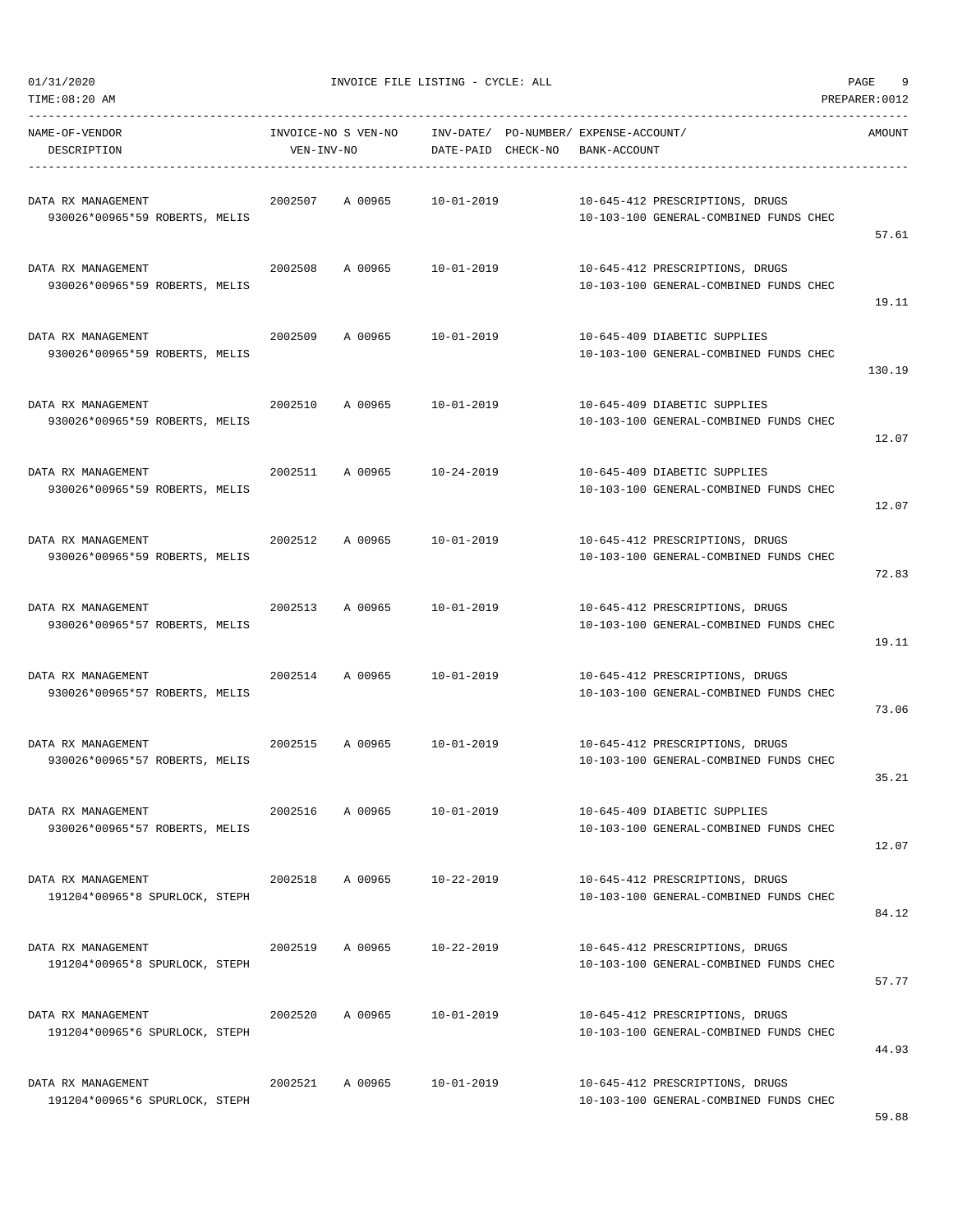01/31/2020 PAGE 10<br>TINVOICE FILE LISTING - CYCLE: ALL PAGE 10<br>TIME:08:20 AM

| TIME:08:20 AM                                        |            |                     |                                       |  |                                                                           | PREPARER: 0012 |
|------------------------------------------------------|------------|---------------------|---------------------------------------|--|---------------------------------------------------------------------------|----------------|
| NAME-OF-VENDOR                                       |            | INVOICE-NO S VEN-NO | INV-DATE/ PO-NUMBER/ EXPENSE-ACCOUNT/ |  |                                                                           | AMOUNT         |
| DESCRIPTION                                          | VEN-INV-NO |                     | DATE-PAID CHECK-NO                    |  | BANK-ACCOUNT                                                              |                |
| DATA RX MANAGEMENT<br>191204*00965*7 SPURLOCK, STEPH | 2002522    | A 00965             | 10-01-2019                            |  | 10-645-412 PRESCRIPTIONS, DRUGS<br>10-103-100 GENERAL-COMBINED FUNDS CHEC | 10.57          |
| DATA RX MANAGEMENT<br>180413*00965*15 RANGEL, TERESA | 2002536    | A 00965             | 10-01-2019                            |  | 10-645-412 PRESCRIPTIONS, DRUGS<br>10-103-100 GENERAL-COMBINED FUNDS CHEC | 85.09          |
| DATA RX MANAGEMENT<br>180413*00965*15 RANGEL, TERESA | 2002537    | A 00965             | 10-01-2019                            |  | 10-645-412 PRESCRIPTIONS, DRUGS<br>10-103-100 GENERAL-COMBINED FUNDS CHEC | 119.58         |
| DATA RX MANAGEMENT<br>180413*00965*14 RANGEL, TERESA | 2002541    | A 00965             | 10-01-2019                            |  | 10-645-412 PRESCRIPTIONS, DRUGS<br>10-103-100 GENERAL-COMBINED FUNDS CHEC | 125.93         |
| DATA RX MANAGEMENT<br>180413*00965*16 RANGEL, TERESA | 2002542    | A 00965             | $10 - 04 - 2019$                      |  | 10-645-412 PRESCRIPTIONS, DRUGS<br>10-103-100 GENERAL-COMBINED FUNDS CHEC | 78.18          |
| DATA RX MANAGEMENT<br>180413*00965*16 RANGEL, TERESA | 2002543    | A 00965             | 10-08-2019                            |  | 10-645-412 PRESCRIPTIONS, DRUGS<br>10-103-100 GENERAL-COMBINED FUNDS CHEC | 119.58         |
| DATA RX MANAGEMENT<br>180413*00965*16 RANGEL, TERESA | 2002544    | A 00965             | 10-08-2019                            |  | 10-645-412 PRESCRIPTIONS, DRUGS<br>10-103-100 GENERAL-COMBINED FUNDS CHEC | 85.09          |
| DATA RX MANAGEMENT<br>180509*00965*8 JOHNSON, MICHEL | 2002574    | A 00965             | 10-01-2019                            |  | 10-645-412 PRESCRIPTIONS, DRUGS<br>10-103-100 GENERAL-COMBINED FUNDS CHEC | 150.79         |
| DATA RX MANAGEMENT<br>201003*00965*1 PETTY, SHEKEDRA | 2002575    | A 00965             | $10 - 23 - 2019$                      |  | 10-645-412 PRESCRIPTIONS, DRUGS<br>10-103-100 GENERAL-COMBINED FUNDS CHEC | 45.69          |
| DATA RX MANAGEMENT<br>201003*00965*1 PETTY, SHEKEDRA | 2002576    | A 00965             | $10 - 23 - 2019$                      |  | 10-645-412 PRESCRIPTIONS, DRUGS<br>10-103-100 GENERAL-COMBINED FUNDS CHEC | 62.52          |
| DATA RX MANAGEMENT<br>201003*00965*1 PETTY, SHEKEDRA | 2002577    | A 00965             | 10-28-2019                            |  | 10-645-412 PRESCRIPTIONS, DRUGS<br>10-103-100 GENERAL-COMBINED FUNDS CHEC | 92.51          |
| DATA RX MANAGEMENT<br>180509*00965*7 JOHNSON, MICHEL | 2002578    | A 00965             | $10 - 01 - 2019$                      |  | 10-645-412 PRESCRIPTIONS, DRUGS<br>10-103-100 GENERAL-COMBINED FUNDS CHEC | 150.79         |
| DATA RX MANAGEMENT<br>180509*00965*7 JOHNSON, MICHEL | 2002579    | A 00965             | $10 - 01 - 2019$                      |  | 10-645-412 PRESCRIPTIONS, DRUGS<br>10-103-100 GENERAL-COMBINED FUNDS CHEC | 84.74          |
| DATA RX MANAGEMENT<br>180509*00965*9 JOHNSON, MICHEL | 2002580    | A 00965             | $10 - 01 - 2019$                      |  | 10-645-412 PRESCRIPTIONS, DRUGS<br>10-103-100 GENERAL-COMBINED FUNDS CHEC |                |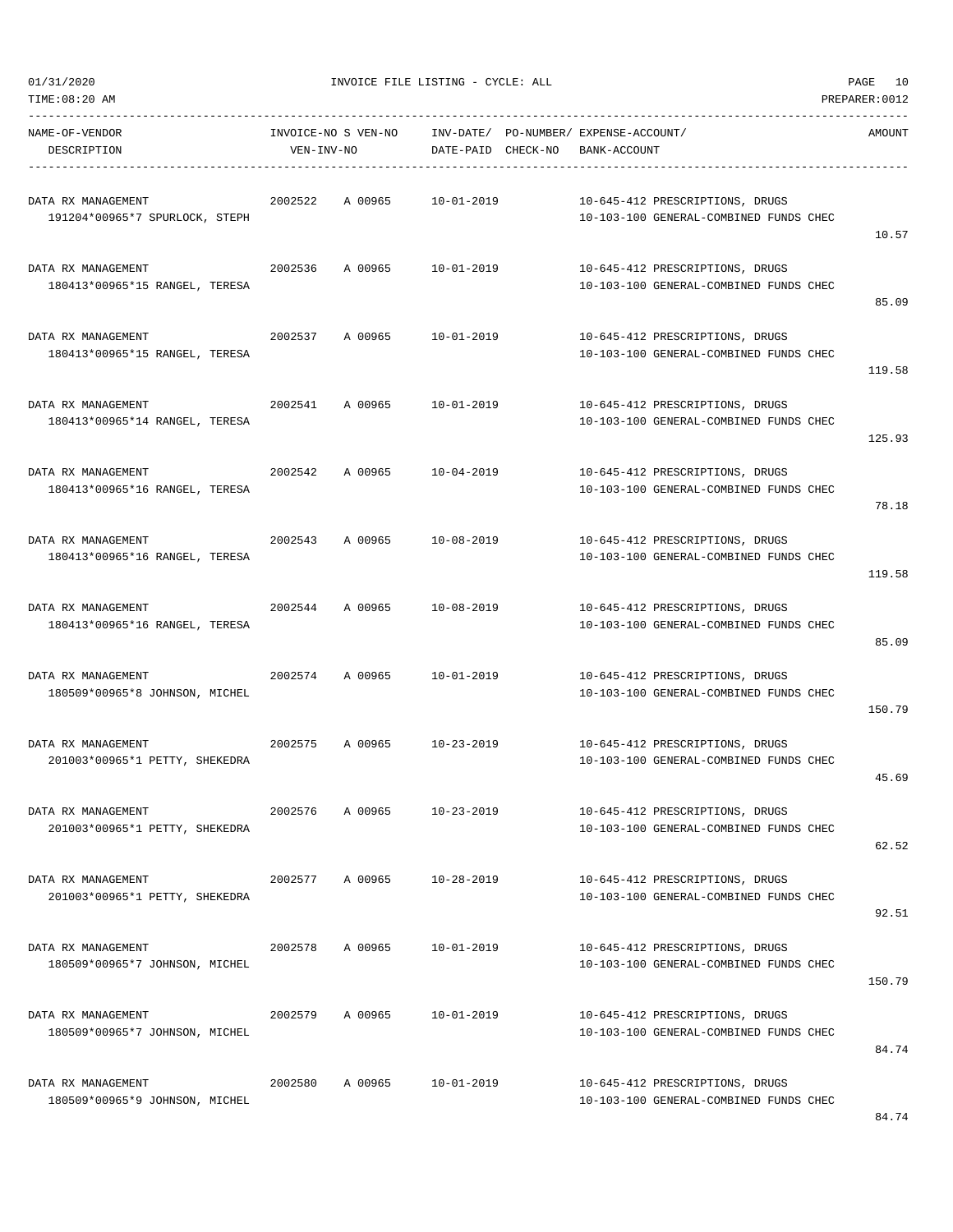| TIME:08:20 AM                                             |            |                     |                                       |              |                                                                              | PREPARER: 0012 |
|-----------------------------------------------------------|------------|---------------------|---------------------------------------|--------------|------------------------------------------------------------------------------|----------------|
| NAME-OF-VENDOR                                            |            | INVOICE-NO S VEN-NO | INV-DATE/ PO-NUMBER/ EXPENSE-ACCOUNT/ |              |                                                                              | AMOUNT         |
| DESCRIPTION                                               | VEN-INV-NO |                     | DATE-PAID CHECK-NO                    | BANK-ACCOUNT |                                                                              |                |
|                                                           |            |                     |                                       |              |                                                                              |                |
| DATA RX MANAGEMENT                                        | 2002581    | A 00965             | $10 - 01 - 2019$                      |              | 10-645-412 PRESCRIPTIONS, DRUGS                                              |                |
| 180509*00965*9 JOHNSON, MICHEL                            |            |                     |                                       |              | 10-103-100 GENERAL-COMBINED FUNDS CHEC                                       | 150.79         |
|                                                           |            |                     |                                       |              |                                                                              |                |
| DATA RX MANAGEMENT                                        | 2002585    | A 00965             | 10-01-2019                            |              | 10-645-412 PRESCRIPTIONS, DRUGS                                              |                |
| 190508*00965*3 WEBB, BRANDIE K                            |            |                     |                                       |              | 10-103-100 GENERAL-COMBINED FUNDS CHEC                                       | 59.88          |
|                                                           |            |                     |                                       |              |                                                                              |                |
| DATA RX MANAGEMENT<br>190508*00965*3 WEBB, BRANDIE K      | 2002586    | A 00965             | 10-01-2019                            |              | 10-645-412 PRESCRIPTIONS, DRUGS<br>10-103-100 GENERAL-COMBINED FUNDS CHEC    |                |
|                                                           |            |                     |                                       |              |                                                                              | 64.62          |
| DATA RX MANAGEMENT                                        | 2002587    | A 00965             | 10-03-2019                            |              |                                                                              |                |
| 201002*00965*1 HOCKETT, DAVID                             |            |                     |                                       |              | 10-645-412 PRESCRIPTIONS, DRUGS<br>10-103-100 GENERAL-COMBINED FUNDS CHEC    |                |
|                                                           |            |                     |                                       |              |                                                                              | 119.58         |
| DATA RX MANAGEMENT                                        | 2002588    | A 00965             | 10-01-2019                            |              | 10-645-412 PRESCRIPTIONS, DRUGS                                              |                |
| 110827*00965*18 GEMOETS, CRYST                            |            |                     |                                       |              | 10-103-100 GENERAL-COMBINED FUNDS CHEC                                       |                |
|                                                           |            |                     |                                       |              |                                                                              | 5.60           |
| DATA RX MANAGEMENT                                        | 2002589    | A 00965             | 10-01-2019                            |              | 10-645-412 PRESCRIPTIONS, DRUGS                                              |                |
| 190508*00965*4 WEBB, BRANDIE K                            |            |                     |                                       |              | 10-103-100 GENERAL-COMBINED FUNDS CHEC                                       |                |
|                                                           |            |                     |                                       |              |                                                                              | 84.12          |
| DATA RX MANAGEMENT                                        | 2002590    | A 00965             | 10-14-2019                            |              | 10-645-412 PRESCRIPTIONS, DRUGS                                              |                |
| 190508*00965*4 WEBB, BRANDIE K                            |            |                     |                                       |              | 10-103-100 GENERAL-COMBINED FUNDS CHEC                                       |                |
|                                                           |            |                     |                                       |              |                                                                              | 5.29           |
| DATA RX MANAGEMENT                                        | 2002591    | A 00965             | 10-14-2019                            |              | 10-645-412 PRESCRIPTIONS, DRUGS                                              |                |
| 190508*00965*4 WEBB, BRANDIE K                            |            |                     |                                       |              | 10-103-100 GENERAL-COMBINED FUNDS CHEC                                       |                |
|                                                           |            |                     |                                       |              |                                                                              | 125.93         |
| DATA RX MANAGEMENT                                        | 2002594    |                     | A 00965 10-01-2019                    |              | 10-645-412 PRESCRIPTIONS, DRUGS                                              |                |
| 110827*00965*19 GEMOETS, CRYST                            |            |                     |                                       |              | 10-103-100 GENERAL-COMBINED FUNDS CHEC                                       |                |
|                                                           |            |                     |                                       |              |                                                                              | 191.56         |
| DATA RX MANAGEMENT                                        | 2002601    | A 00965             | $10 - 10 - 2019$                      |              | 10-645-412 PRESCRIPTIONS, DRUGS                                              |                |
| 110827*00965*20 GEMOETS, CRYST                            |            |                     |                                       |              | 10-103-100 GENERAL-COMBINED FUNDS CHEC                                       | 5.60           |
|                                                           |            |                     |                                       |              |                                                                              |                |
| DATA RX MANAGEMENT                                        | 2002602    | A 00965             | 10-10-2019                            |              | 10-645-412 PRESCRIPTIONS, DRUGS                                              |                |
| 110827*00965*20 GEMOETS, CRYST                            |            |                     |                                       |              | 10-103-100 GENERAL-COMBINED FUNDS CHEC                                       | 191.56         |
|                                                           |            |                     |                                       |              |                                                                              |                |
| DATA RX MANAGEMENT                                        | 2002606    | A 00965             | $10 - 01 - 2019$                      |              | 10-645-412 PRESCRIPTIONS, DRUGS                                              |                |
| 190901*00965*6 HINSON, SHEILA                             |            |                     |                                       |              | 10-103-100 GENERAL-COMBINED FUNDS CHEC                                       | 58.54          |
|                                                           |            |                     |                                       |              |                                                                              |                |
| DATA RX MANAGEMENT<br>190901*00965*6 HINSON, SHEILA       | 2002607    | A 00965             | $10 - 01 - 2019$                      |              | 10-645-412 PRESCRIPTIONS, DRUGS<br>10-103-100 GENERAL-COMBINED FUNDS CHEC    |                |
|                                                           |            |                     |                                       |              |                                                                              | 22.50          |
|                                                           |            |                     |                                       |              |                                                                              |                |
| DODD CITY FIRE DEPARTMENT<br>FY20 2ND QTR FIRE PROTECTION | 2002315    | A 00261             | $01 - 29 - 2020$                      |              | 10-543-416 FIRE PROTECTION SERVICE<br>10-103-100 GENERAL-COMBINED FUNDS CHEC |                |

1,750.00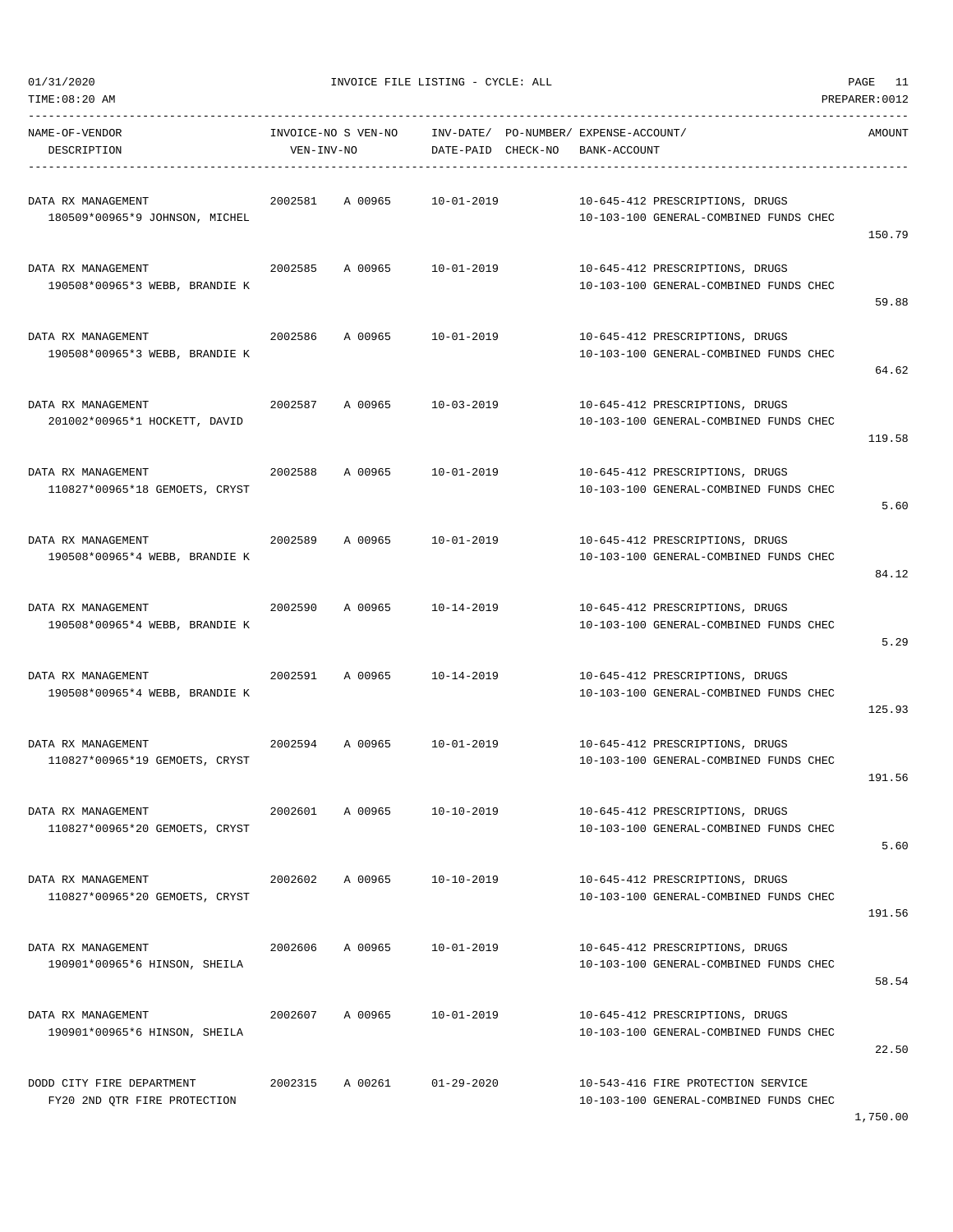| TIME:08:20 AM                                                   |                              |                          |                    |                                                       |                                                                                             | PREPARER: 0012 |
|-----------------------------------------------------------------|------------------------------|--------------------------|--------------------|-------------------------------------------------------|---------------------------------------------------------------------------------------------|----------------|
| NAME-OF-VENDOR<br>DESCRIPTION                                   | VEN-INV-NO                   | INVOICE-NO S VEN-NO      | DATE-PAID CHECK-NO | INV-DATE/ PO-NUMBER/ EXPENSE-ACCOUNT/<br>BANK-ACCOUNT |                                                                                             | AMOUNT         |
| ECTOR VOL. FIRE DEPARTMENT<br>FY20 2ND QTR FIRE PROTECTION      | 2002316                      | A 00084                  | $01 - 29 - 2020$   |                                                       | 10-543-416 FIRE PROTECTION SERVICE<br>10-103-100 GENERAL-COMBINED FUNDS CHEC                | 1,750.00       |
| EVANS, MICHAEL S.<br>FA-16-42603 SMITH DST CT                   | 2002351                      | A 00438                  | $01 - 22 - 2020$   |                                                       | 10-435-436 ATTORNEY FEES- CPS CASES<br>10-103-100 GENERAL-COMBINED FUNDS CHEC               | 212.50         |
| FANNIN COUNTY TAX ASSESSOR-COL<br>1/6/20 2015 FORD REGISTRATION | 2002352<br>PLATE 1146792     | A 00797                  | $01 - 06 - 2020$   | 10-552-454 R&M AUTO                                   | 10-103-100 GENERAL-COMBINED FUNDS CHEC                                                      | 7.50           |
| FANNIN COUNTY TAX ASSESSOR-COL<br>1/6/20 2018 CHEV REGISTRATION | 2002425                      | A 00797<br>PLATE 1334580 | $01 - 06 - 2020$   |                                                       | 22-622-458 R & M MACHINERY PARTS<br>22-103-100 R&B#2- COMBINED FUNDS CHECK                  | 7.50           |
| FIRST UNITED METHODIST CHURCH<br>2/15-3/14/20 200 W 8TH LEASE   | 2002353                      | A 00215                  | $01 - 29 - 2020$   |                                                       | 10-518-470 OFFICE SPACE LEASE<br>10-103-100 GENERAL-COMBINED FUNDS CHEC                     | 2,350.00       |
| FRONTIER<br>#1414661 DAMAGE SETTLEMENT                          | 2002428                      | $\mathbb{A}$             | $01 - 24 - 2020$   |                                                       | 23-623-400 LEGAL FEES<br>23-103-100 R&B#3-COMBINED FUNDS CHECKI                             | 692.96         |
| FUNCTION 4, LLC<br>#9A1068 3 MESH Chairs                        | 2002354 A 00236<br>INV762267 |                          |                    |                                                       | 01-27-2020 2020000166 10-403-572 OFFICE EQUIPMENT<br>10-103-100 GENERAL-COMBINED FUNDS CHEC | 567.00         |
| FUNCTION 4, LLC<br>#9A1068 TURNER COPIER 1/27-2/26/20 INV760700 | 2002355                      | A 00236                  | $01 - 21 - 2020$   |                                                       | 10-510-315 COPIER RENTAL<br>10-103-100 GENERAL-COMBINED FUNDS CHEC                          | 126.29         |
| GALLANT SERVICES, LLC<br>1/20/20 CAST IRON STAIRS               | 2002449<br>93284             | A 00528                  | $01 - 20 - 2020$   |                                                       | 66-667-165 CONSTRUCTION<br>66-103-100 GO BONDS CONST.2017-COMBINE                           | 15,500.00      |
| GIBBS, LANA<br>2/12-14/20 TRAVEL-MEAL                           | 2002356                      | Α                        | $01 - 13 - 2020$   |                                                       | 10-410-427 OUT OF COUNTY TRAVEL/TRAINI<br>10-103-100 GENERAL-COMBINED FUNDS CHEC            | 12.00          |
| GOODMAN-MORRIS, COURTNEY<br>FA-20-44560 DUNNING DST CT          | 2002357                      | A 00459                  | $01 - 24 - 2020$   |                                                       | 10-435-436 ATTORNEY FEES- CPS CASES<br>10-103-100 GENERAL-COMBINED FUNDS CHEC               | 400.00         |
| GOODMAN-MORRIS, COURTNEY<br>FA-19-44522 RIVERA DST CT           | 2002358                      | A 00459                  | $01 - 23 - 2020$   |                                                       | 10-435-436 ATTORNEY FEES- CPS CASES<br>10-103-100 GENERAL-COMBINED FUNDS CHEC               | 911.04         |
| GOODMAN-MORRIS, COURTNEY<br>FA-19-44435 SKRINE DST CT           | 2002359                      | A 00459                  | $01 - 24 - 2020$   |                                                       | 10-435-436 ATTORNEY FEES- CPS CASES<br>10-103-100 GENERAL-COMBINED FUNDS CHEC               | 280.00         |
| H & G SYSTEMS, L.P.<br>1/31/20 PLUMBING/HVAC                    | 2002450<br>1199              | A 00507                  | $01 - 20 - 2020$   |                                                       | 66-667-165 CONSTRUCTION<br>66-103-100 GO BONDS CONST.2017-COMBINE                           |                |

4,289.25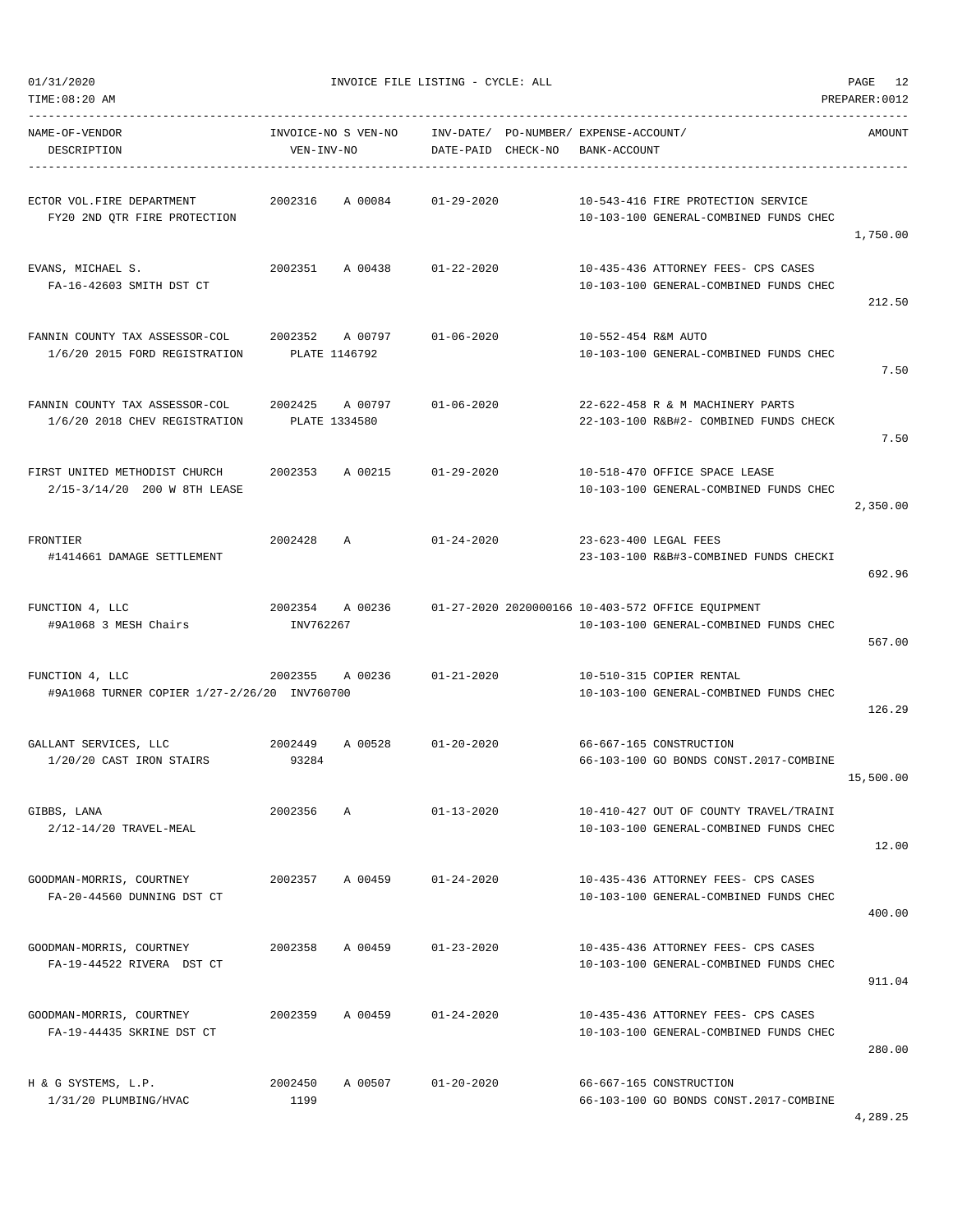| TIME:08:20 AM                                                                 |                                   |                              |                    |                                                       |                                                                               | PREPARER: 0012 |
|-------------------------------------------------------------------------------|-----------------------------------|------------------------------|--------------------|-------------------------------------------------------|-------------------------------------------------------------------------------|----------------|
| NAME-OF-VENDOR<br>DESCRIPTION                                                 | INVOICE-NO S VEN-NO<br>VEN-INV-NO |                              | DATE-PAID CHECK-NO | INV-DATE/ PO-NUMBER/ EXPENSE-ACCOUNT/<br>BANK-ACCOUNT |                                                                               | AMOUNT         |
| HAGGARD, LLOYD<br>1/23/20 S ANNEX VENT REPAIR                                 | 2002360<br>823025                 | A 00522                      | $01 - 23 - 2020$   |                                                       | 10-513-450 R&M BUILDING<br>10-103-100 GENERAL-COMBINED FUNDS CHEC             | 75.00          |
| HONEY GROVE FIRE DEPT.<br>FY20 2ND QTR FIRE PROTECTION                        | 2002317                           | A 00194                      | $01 - 29 - 2020$   |                                                       | 10-543-416 FIRE PROTECTION SERVICE<br>10-103-100 GENERAL-COMBINED FUNDS CHEC  | 1,750.00       |
| IHS PHARMACY<br>#FI99999999 DEC PRISONER MEDS                                 | 2002361                           | A 00405<br>59491/59101/59902 | 12-31-2019         |                                                       | 10-565-405 PRISONER MEDICAL<br>10-103-100 GENERAL-COMBINED FUNDS CHEC         | 8,156.30       |
| JESSICA MCDONALD & ASSOC.<br>FA-19-44047 BURNEY DST CT                        | 2002362                           | A 00397                      | $01 - 10 - 2020$   |                                                       | 10-435-436 ATTORNEY FEES- CPS CASES<br>10-103-100 GENERAL-COMBINED FUNDS CHEC | 629.00         |
| JOE D MOSS ATTORNEY AT LAW<br>50263 WHITE CO CT@LAW                           | 2002363                           | A 00431                      | $01 - 23 - 2020$   |                                                       | 10-410-424 INDIGENT ATTORNEY FEES<br>10-103-100 GENERAL-COMBINED FUNDS CHEC   | 400.00         |
| KILGORE COLLEGE<br>#1000-19873 PUCCINI/REESE REGISTRAT 32867                  | 2002455                           | A                            | 12-09-2019         |                                                       | 67-560-428 TRAINING & TUITION<br>67-103-100 ANNUAL PAYMENT-COMBINED FUN       | 40.00          |
| KLAUS, KURT<br>1/24/20 S. ANNEX-BOND OFFICE                                   | 2002364<br>487042                 | A 00260                      | $01 - 24 - 2020$   |                                                       | 10-513-450 R&M BUILDING<br>10-103-100 GENERAL-COMBINED FUNDS CHEC             | 1,297.58       |
| KONICA MINOLTA PREMIER FINANCE<br>#1284057 COPIER LEASE-ENVIRO DEVEL 66725494 | 2002365                           | A 00444                      | $01 - 25 - 2020$   |                                                       | 10-590-315 COPIER RENTAL<br>10-103-100 GENERAL-COMBINED FUNDS CHEC            | 73.29          |
| KONICA MINOLTA PREMIER FINANCE<br>#1284057 COPIER LEASE-CO CT @LAW            | 2002366<br>66725494               | A 00444                      | $01 - 25 - 2020$   |                                                       | 10-410-315 COPIER RENTAL<br>10-103-100 GENERAL-COMBINED FUNDS CHEC            | 97.72          |
| KONICA MINOLTA PREMIER FINANCE<br>#1284057 COPIER LEASE-CO CLK/AUD            | 2002367 A 00444<br>66725494       |                              | $01 - 25 - 2020$   |                                                       | 10-510-315 COPIER RENTAL<br>10-103-100 GENERAL-COMBINED FUNDS CHEC            | 314.27         |
| KONICA MINOLTA PREMIER FINANCE<br>#1284057 COPIER LEASE-S ANNEX               | 66725494                          | 2002368 A 00444              | $01 - 25 - 2020$   |                                                       | 10-513-315 COPIER RENTAL<br>10-103-100 GENERAL-COMBINED FUNDS CHEC            | 97.72          |
| KONICA MINOLTA PREMIER FINANCE<br>#1284057 COPIER LEASE-TAX ASSESSOR 66725494 | 2002369 A 00444                   |                              | $01 - 25 - 2020$   |                                                       | 10-499-315 COPIER EXPENSE<br>10-103-100 GENERAL-COMBINED FUNDS CHEC           | 89.75          |
| KONICA MINOLTA PREMIER FINANCE<br>#1284057 COPIER LEASE-AGRILIFE              | 2002370 A 00444<br>66725494       |                              | $01 - 25 - 2020$   |                                                       | 10-665-315 COPIER RENTAL<br>10-103-100 GENERAL-COMBINED FUNDS CHEC            | 89.75          |
| KONICA MINOLTA PREMIER FINANCE<br>#1284057 COPIER LEASE-DA                    | 2002371 A 00444<br>66725494       |                              | $01 - 25 - 2020$   |                                                       | 10-475-315 COPIER EXPENSE<br>10-103-100 GENERAL-COMBINED FUNDS CHEC           |                |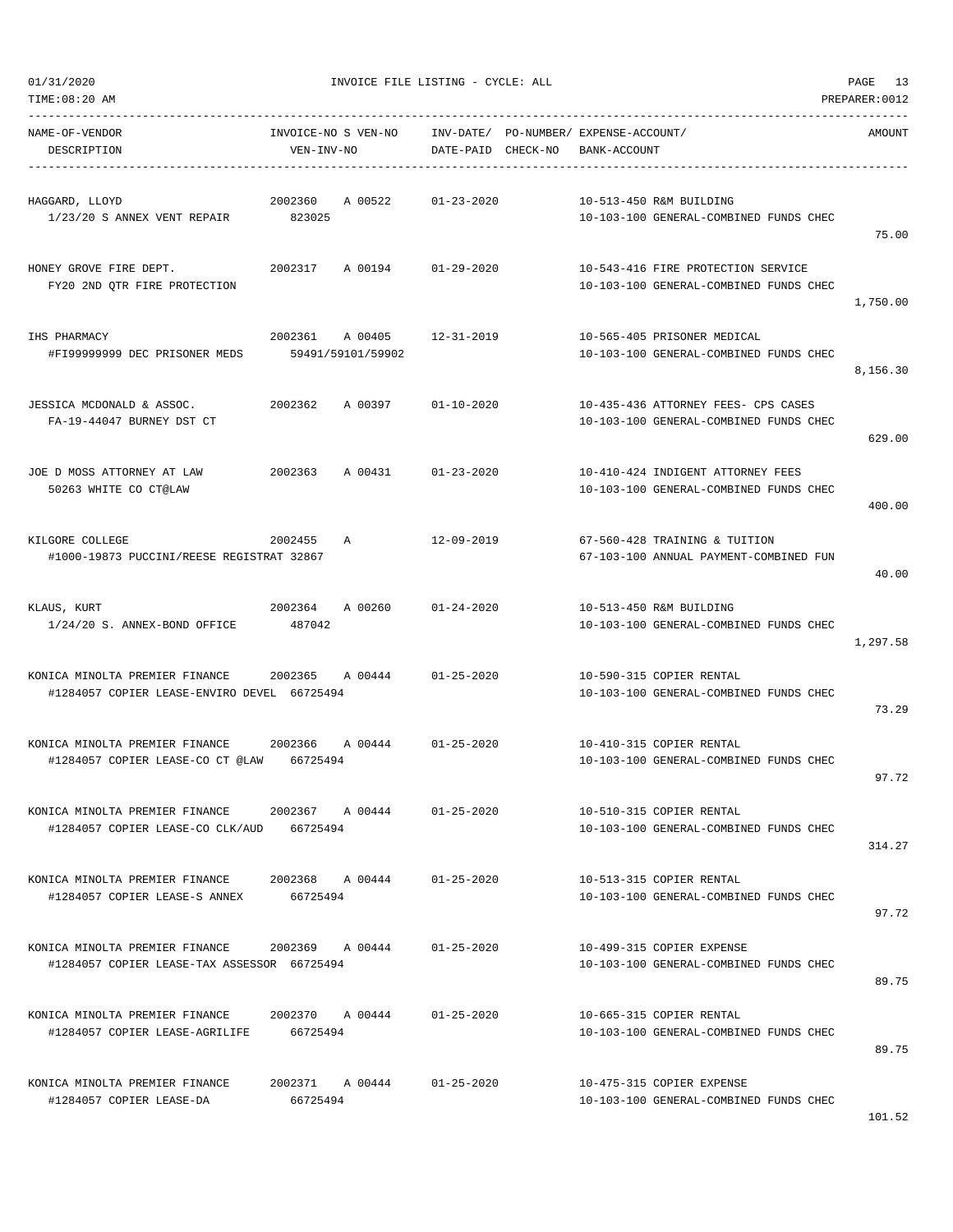|  | 01/31/2020 |
|--|------------|

| NAME-OF-VENDOR<br>DESCRIPTION                                                                            | VEN-INV-NO     | INVOICE-NO S VEN-NO      INV-DATE/ PO-NUMBER/ EXPENSE-ACCOUNT/ | DATE-PAID CHECK-NO | BANK-ACCOUNT |                                                                                  | AMOUNT    |
|----------------------------------------------------------------------------------------------------------|----------------|----------------------------------------------------------------|--------------------|--------------|----------------------------------------------------------------------------------|-----------|
| KONICA MINOLTA PREMIER FINANCE $2002372$ A 00444 $01-25-2020$<br>#1284057 COPIER LEASE-JUV PROB 66725494 |                |                                                                |                    |              | 10-575-315 COPIER RENTAL<br>10-103-100 GENERAL-COMBINED FUNDS CHEC               | 24.43     |
| FY20 2ND OTR FIRE PROTECTION                                                                             |                |                                                                |                    |              | 10-543-416 FIRE PROTECTION SERVICE<br>10-103-100 GENERAL-COMBINED FUNDS CHEC     | 1,750.00  |
| LAFUENTE FRAMING LLC<br>1/20/20 FLOORING                                                                 | 2002451<br>002 | A 00501 01-20-2020                                             |                    |              | 66-667-165 CONSTRUCTION<br>66-103-100 GO BONDS CONST. 2017-COMBINE               | 13,880.16 |
| LAW OFFICE OF MYLES PORTER, P.C. 2002373 A 00649 01-15-2020<br>50209 MCINTIER-HALLMAN CO CT@LAW          |                |                                                                |                    |              | 10-410-424 INDIGENT ATTORNEY FEES<br>10-103-100 GENERAL-COMBINED FUNDS CHEC      | 300.00    |
| LEONARD, CITY OF<br>FY20 2ND OTR FIRE PROTECTION                                                         |                | 2002319 A 00048 01-29-2020                                     |                    |              | 10-543-416 FIRE PROTECTION SERVICE<br>10-103-100 GENERAL-COMBINED FUNDS CHEC     | 1,750.00  |
| LIFEPROTECTION SPRINKLER, LLC 		 2002452 		 A 00509 		 01-22-2020<br>1/22/20 FIRE PUMP                   | $\overline{a}$ |                                                                |                    |              | 66-667-165 CONSTRUCTION<br>66-103-100 GO BONDS CONST.2017-COMBINE                | 9,000.00  |
| LOISELLE, LISA<br>2/18-21/20 TRAVEL-MILES/MEALS                                                          | 2002374 A      |                                                                | $01 - 28 - 2020$   |              | 10-400-427 OUT OF COUNTY TRAVEL/TRAINI<br>10-103-100 GENERAL-COMBINED FUNDS CHEC | 382.85    |
| 2002429 A<br>MAGNESS, JERRY<br>2/10-13/20 TRAVEL-MILES/MEALS                                             |                |                                                                | $01 - 29 - 2020$   |              | 23-623-427 OUT OF COUNTY TRAVEL/TRAINI<br>23-103-100 R&B#3-COMBINED FUNDS CHECKI | 425.95    |
| MCCRAW MATERIALS<br>$1/28/20$ ROCK & GRAVEL                                                              | 26808          | 2002456 A 00095 01-28-2020                                     |                    |              | 82-623-341 R & B MAT. ROCK & GRAVEL<br>82-103-100 LAKE PCT 3-COMBINED FUNDS C    | 3,920.80  |
| MCKENZIE, TINA<br>2/12-14/20 TRAVEL-MEAL                                                                 | 2002375 A      |                                                                | $01 - 13 - 2020$   |              | 10-499-427 OUT OF COUNTY TRAVEL/TRAINI<br>10-103-100 GENERAL-COMBINED FUNDS CHEC | 12.00     |
| MIEARS, STEVEN R.<br>FA-15-42218 HARRIS DST CT                                                           |                | 2002376 A 00337 01-21-2020                                     |                    |              | 10-435-436 ATTORNEY FEES- CPS CASES<br>10-103-100 GENERAL-COMBINED FUNDS CHEC    | 1,550.00  |
| MIEARS, STEVEN R.<br>FA-19-44312 MOORE DST CT                                                            |                | 2002377 A 00337                                                | 01-21-2020         |              | 10-435-436 ATTORNEY FEES- CPS CASES<br>10-103-100 GENERAL-COMBINED FUNDS CHEC    | 850.00    |
| MIEARS, STEVEN R.<br>FA-17-43391 HOWARD DST CT                                                           | 2002378        | A 00337                                                        | 01-21-2020         |              | 10-435-436 ATTORNEY FEES- CPS CASES<br>10-103-100 GENERAL-COMBINED FUNDS CHEC    | 450.00    |
| MIEARS, STEVEN R.<br>FA-17-43455 ALONS DST CT                                                            |                | 2002379 A 00337 01-21-2020                                     |                    |              | 10-435-436 ATTORNEY FEES- CPS CASES<br>10-103-100 GENERAL-COMBINED FUNDS CHEC    |           |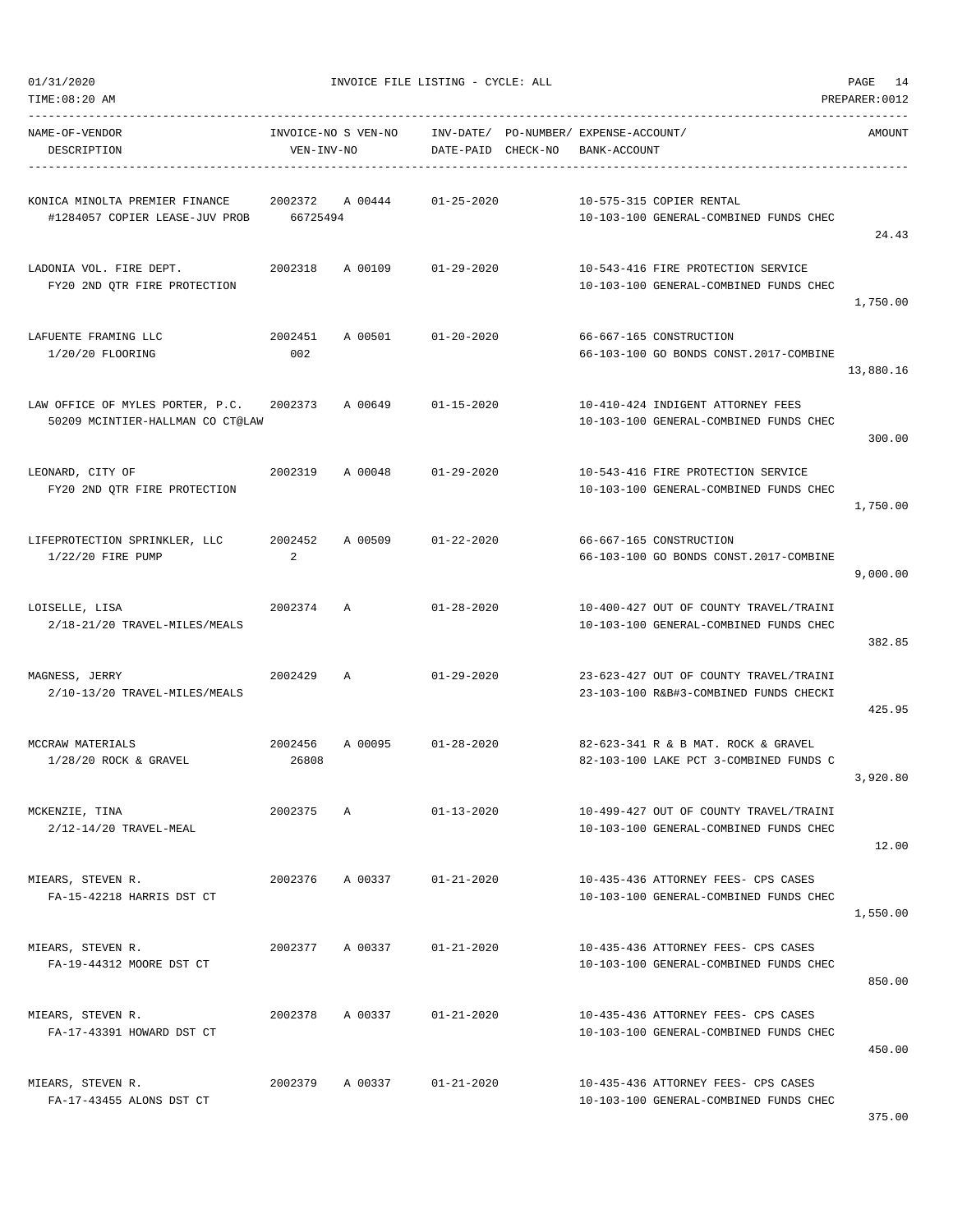| TIME:08:20 AM                                                                 |                                                                                          |                    |                                                       |                                                                                                   | PREPARER: 0012 |
|-------------------------------------------------------------------------------|------------------------------------------------------------------------------------------|--------------------|-------------------------------------------------------|---------------------------------------------------------------------------------------------------|----------------|
| NAME-OF-VENDOR<br>DESCRIPTION                                                 | INVOICE-NO S VEN-NO<br>VEN-INV-NO                                                        | DATE-PAID CHECK-NO | INV-DATE/ PO-NUMBER/ EXPENSE-ACCOUNT/<br>BANK-ACCOUNT |                                                                                                   | AMOUNT         |
| MIEARS, STEVEN R.<br>FA-17-43185 FRUEN DST CT                                 | 2002380<br>A 00337                                                                       | $01 - 21 - 2020$   |                                                       | 10-435-436 ATTORNEY FEES- CPS CASES<br>10-103-100 GENERAL-COMBINED FUNDS CHEC                     | 750.00         |
| N-TEX SAND & GRAVEL OPERATING, LLC 2002409 A 00429<br>$1/23/20$ ROCK & GRAVEL | 13527                                                                                    | $01 - 23 - 2020$   |                                                       | 21-621-341 R & B MAT. ROCK & GRAVEL<br>21-103-100 R&B#1-COMBINED FUNDS CHECKI                     | 2,680.50       |
| N-TEX SAND & GRAVEL OPERATING, LLC 2002410<br>$1/23/20$ ROCK & GRAVEL         | A 00429<br>13536                                                                         | $01 - 23 - 2020$   |                                                       | 21-621-341 R & B MAT. ROCK & GRAVEL<br>21-103-100 R&B#1-COMBINED FUNDS CHECKI                     | 239.40         |
| N-TEX SAND & GRAVEL OPERATING, LLC 2002411<br>$1/16/20$ ROCK & GRAVEL         | A 00429<br>13508                                                                         | $01 - 16 - 2020$   |                                                       | 21-621-341 R & B MAT, ROCK & GRAVEL<br>21-103-100 R&B#1-COMBINED FUNDS CHECKI                     | 467.40         |
| N-TEX SAND & GRAVEL OPERATING, LLC 2002412<br>$1/16/20$ ROCK & GRAVEL         | A 00429<br>13500                                                                         | $01 - 16 - 2020$   |                                                       | 21-621-341 R & B MAT. ROCK & GRAVEL<br>21-103-100 R&B#1-COMBINED FUNDS CHECKI                     | 2,257.80       |
| N-TEX SAND & GRAVEL OPERATING, LLC 2002413<br>$1/16/20$ ROCK & GRAVEL         | A 00429<br>13515                                                                         | $01 - 16 - 2020$   |                                                       | 21-621-341 R & B MAT. ROCK & GRAVEL<br>21-103-100 R&B#1-COMBINED FUNDS CHECKI                     | 2,702.70       |
| NALL JR, RAYBURN M.<br>1/6/20 VISITING JUDGE TRAVEL                           | 2002381<br>A                                                                             | $01 - 24 - 2020$   |                                                       | 10-425-467 VISITING JUDGE EXPENSE<br>10-103-100 GENERAL-COMBINED FUNDS CHEC                       | 36.80          |
| OFFICE DEPOT<br>#29023460 CALENDAR                                            | 2002382<br>A 00216<br>421814343001                                                       |                    |                                                       | 01-13-2020 2020000131 10-435-310 OFFICE SUPPLIES<br>10-103-100 GENERAL-COMBINED FUNDS CHEC        | 14.99          |
| OFFICE DEPOT<br>#29023460 PAPER TOWELS                                        | 2002383<br>A 00216<br>426136947002                                                       |                    |                                                       | 01-13-2020 2020000143 10-450-310 OFFICE SUPPLIES<br>10-103-100 GENERAL-COMBINED FUNDS CHEC        | 14.76          |
| OFFICE DEPOT<br>#29023460 Office Supplies                                     | 2002384 A 00216 01-14-2020 2020000149 10-456-310 OFFICE SUPPLIES<br>428099321001/4327489 |                    |                                                       | 10-103-100 GENERAL-COMBINED FUNDS CHEC                                                            | 44.57          |
| OFFICE DEPOT<br>#29023460 PENS                                                | 2002385 A 00216<br>428099674001                                                          |                    |                                                       | 01-14-2020 2020000149 10-456-310 OFFICE SUPPLIES<br>10-103-100 GENERAL-COMBINED FUNDS CHEC        | 16.49          |
| OFFICE DEPOT<br>#29023460 2 TRESWELL HB Chairs 432829521001                   | 2002386 A 00216                                                                          |                    |                                                       | 01-22-2020 2020000160 10-475-572 OFFICE EQUIPMENT<br>10-103-100 GENERAL-COMBINED FUNDS CHEC       | 199.98         |
| OFFICE DEPOT<br>#29023460 Kleenex - Jury                                      | 2002387 A 00216<br>433504428001                                                          |                    |                                                       | 01-24-2020 2020000161 10-425-312 DISTRICT JURY SUPPLIES<br>10-103-100 GENERAL-COMBINED FUNDS CHEC | 28.32          |
| OFFICE DEPOT<br>#29023460 Note Pads                                           | 2002388 A 00216<br>433508443001                                                          |                    |                                                       | 01-24-2020 2020000161 10-435-310 OFFICE SUPPLIES<br>10-103-100 GENERAL-COMBINED FUNDS CHEC        |                |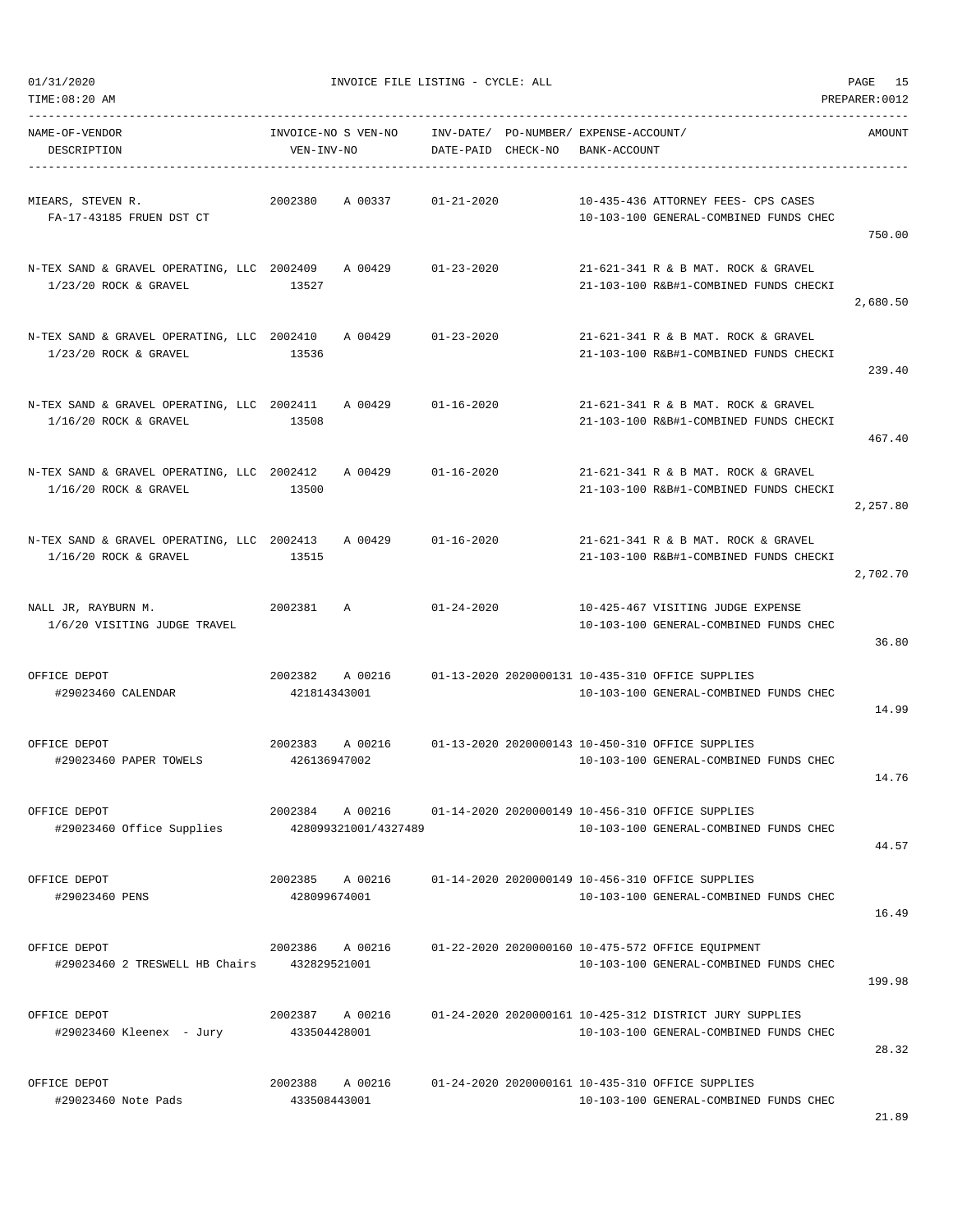| TIME:08:20 AM                                                           |                                   |         |                    |                                                                                                   | PREPARER: 0012 |
|-------------------------------------------------------------------------|-----------------------------------|---------|--------------------|---------------------------------------------------------------------------------------------------|----------------|
| NAME-OF-VENDOR<br>DESCRIPTION                                           | INVOICE-NO S VEN-NO<br>VEN-INV-NO |         |                    | INV-DATE/ PO-NUMBER/ EXPENSE-ACCOUNT/<br>DATE-PAID CHECK-NO BANK-ACCOUNT                          | AMOUNT         |
| OFFICE DEPOT<br>#29023460 Appointment Book 433504428001                 | 2002389 A 00216                   |         |                    | 01-24-2020 2020000161 10-450-310 OFFICE SUPPLIES<br>10-103-100 GENERAL-COMBINED FUNDS CHEC        | 22.39          |
| OFFICE DEPOT<br>#29023460 WATER-JURY                                    | 2002390<br>433508444001           | A 00216 |                    | 01-24-2020 2020000161 10-425-312 DISTRICT JURY SUPPLIES<br>10-103-100 GENERAL-COMBINED FUNDS CHEC | 13.58          |
| PARIS ANESTHESIA<br>201004*01216*1 HUTTON, MARK AL                      | 2002605                           | A 01216 | 10-10-2019         | 10-645-411 PHYSICIAN, NON-EMERGENCY<br>10-103-100 GENERAL-COMBINED FUNDS CHEC                     | 379.75         |
| PARIS REGIONAL MEDICAL CENTER<br>201003*00029*2 PETTY, SHEKEDRA         | 2002523                           |         | A 00029 10-27-2019 | 10-645-414 HOSPITAL, OUTPATIENT<br>10-103-100 GENERAL-COMBINED FUNDS CHEC                         | 526.09         |
| PARIS REGIONAL MEDICAL CENTER 2002524<br>201003*00029*1 PETTY, SHEKEDRA |                                   | A 00029 | $12 - 11 - 2019$   | 10-645-414 HOSPITAL, OUTPATIENT<br>10-103-100 GENERAL-COMBINED FUNDS CHEC                         | 536.79         |
| PERKINS, J. DANIEL<br>FA-19-44435 JG/KS DST CT                          | 2002391 A 00589                   |         | 01-24-2020         | 10-435-436 ATTORNEY FEES- CPS CASES<br>10-103-100 GENERAL-COMBINED FUNDS CHEC                     | 713.00         |
| PERKINS, J. DANIEL<br>FA-19-44522 RIVERA DST CT                         | 2002392                           | A 00589 | $01 - 23 - 2020$   | 10-435-436 ATTORNEY FEES- CPS CASES<br>10-103-100 GENERAL-COMBINED FUNDS CHEC                     | 416.50         |
| PERKINS, J. DANIEL<br>FA-20-44560 DUNNING DST CT                        | 2002393                           | A 00589 | $01 - 24 - 2020$   | 10-435-436 ATTORNEY FEES- CPS CASES<br>10-103-100 GENERAL-COMBINED FUNDS CHEC                     | 391.00         |
| PORTER, WILL<br>2/16-19/20 TRAVEL-MILES/MEALS/REG/                      | 2002394<br>$\mathbb{A}$           |         | $01 - 21 - 2020$   | 10-475-427 OUT OF COUNTY TRAVEL/TRAINI<br>10-103-100 GENERAL-COMBINED FUNDS CHEC                  | 1,069.10       |
| PRECISION DEMOLITION<br>#19-171-0 DEMO WORK                             | 2002453 A 00473<br>20192101       |         | $01 - 21 - 2020$   | 66-667-165 CONSTRUCTION<br>66-103-100 GO BONDS CONST.2017-COMBINE                                 | 29,487.05      |
| OUESTCARE INTENSIVISTS, PLLC<br>201003*01215*1 PETTY, SHEKEDRA          | 2002486                           | A 01215 | 12-06-2019         | 10-645-411 PHYSICIAN, NON-EMERGENCY<br>10-103-100 GENERAL-COMBINED FUNDS CHEC                     | 44.57          |
| R.K. HALL, LLC<br>#1474 ROCK & GRAVEL                                   | 2002430<br>222837                 | A 00638 | $01 - 06 - 2020$   | 23-623-341 R & B MAT. ROCK & GRAVEL<br>23-103-100 R&B#3-COMBINED FUNDS CHECKI                     | 625.01         |
| R.K. HALL, LLC<br>#1474 ROCK & GRAVEL                                   | 2002431<br>222915                 | A 00638 | $01 - 07 - 2020$   | 23-623-341 R & B MAT. ROCK & GRAVEL<br>23-103-100 R&B#3-COMBINED FUNDS CHECKI                     | 617.54         |
| R.K. HALL, LLC<br>#1474 ROCK & GRAVEL                                   | 2002432<br>222978                 | A 00638 | $01 - 08 - 2020$   | 23-623-341 R & B MAT. ROCK & GRAVEL<br>23-103-100 R&B#3-COMBINED FUNDS CHECKI                     |                |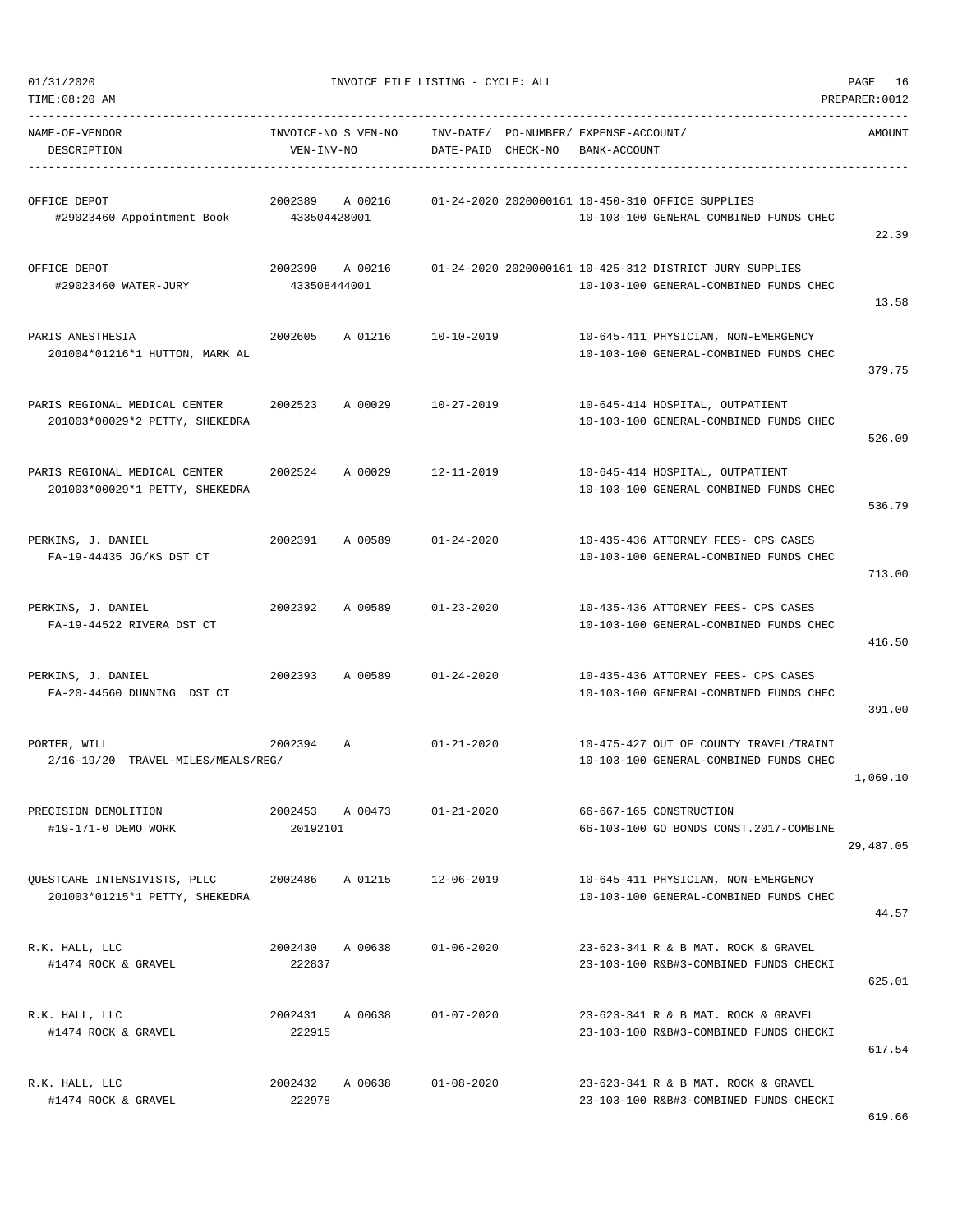| TIME:08:20 AM                                                    |                                   |         |                                 |                                                                                                     | PREPARER: 0012 |
|------------------------------------------------------------------|-----------------------------------|---------|---------------------------------|-----------------------------------------------------------------------------------------------------|----------------|
| NAME-OF-VENDOR<br>DESCRIPTION                                    | INVOICE-NO S VEN-NO<br>VEN-INV-NO |         | INV-DATE/<br>DATE-PAID CHECK-NO | PO-NUMBER/ EXPENSE-ACCOUNT/<br>BANK-ACCOUNT                                                         | AMOUNT         |
| R.K. HALL, LLC<br>#1474 ROCK & GRAVEL                            | 2002433<br>223305                 | A 00638 | $01 - 09 - 2020$                | 23-623-341 R & B MAT. ROCK & GRAVEL<br>23-103-100 R&B#3-COMBINED FUNDS CHECKI                       | 614.81         |
| R.K. HALL, LLC<br>#1474 ROCK & GRAVEL                            | 2002434 A 00638<br>223502         |         | $01 - 13 - 2020$                | 23-623-341 R & B MAT. ROCK & GRAVEL<br>23-103-100 R&B#3-COMBINED FUNDS CHECKI                       | 615.32         |
| R.K. HALL, LLC<br>#1474 ROCK & GRAVEL                            | 2002435<br>223651                 | A 00638 | $01 - 14 - 2020$                | 23-623-341 R & B MAT. ROCK & GRAVEL<br>23-103-100 R&B#3-COMBINED FUNDS CHECKI                       | 618.30         |
| R.K. HALL, LLC<br>#1474 ROCK & GRAVEL                            | 2002436<br>223868                 | A 00638 | $01 - 15 - 2020$                | 23-623-341 R & B MAT. ROCK & GRAVEL<br>23-103-100 R&B#3-COMBINED FUNDS CHECKI                       | 620.09         |
| R.K. HALL, LLC<br>#1474 ROCK & GRAVEL                            | 2002437 A 00638<br>224054         |         | $01 - 16 - 2020$                | 23-623-341 R & B MAT. ROCK & GRAVEL<br>23-103-100 R&B#3-COMBINED FUNDS CHECKI                       | 617.87         |
| R.K. HALL, LLC<br>#1474 ROCK & GRAVEL                            | 2002438<br>224249                 | A 00638 | $01 - 21 - 2020$                | 23-623-341 R & B MAT. ROCK & GRAVEL<br>23-103-100 R&B#3-COMBINED FUNDS CHECKI                       | 584.40         |
| R.K. HALL, LLC<br>#1474 ROCK & GRAVEL                            | 2002439<br>224391                 | A 00638 | $01 - 22 - 2020$                | 23-623-341 R & B MAT. ROCK & GRAVEL<br>23-103-100 R&B#3-COMBINED FUNDS CHECKI                       | 582.72         |
| R.K. HALL, LLC<br>#1474 ROCK & GRAVEL                            | 2002440<br>224507                 | A 00638 | $01 - 23 - 2020$                | 23-623-341 R & B MAT. ROCK & GRAVEL<br>23-103-100 R&B#3-COMBINED FUNDS CHECKI                       | 590.00         |
| RANDOLPH VOL. FIRE DEPT.<br>FY20 2ND OTR FIRE PROTECTION         | 2002320                           | A 00139 | $01 - 29 - 2020$                | 10-543-416 FIRE PROTECTION SERVICE<br>10-103-100 GENERAL-COMBINED FUNDS CHEC                        | 1,750.00       |
| RAVENNA VOL. FIRE DEPT.<br>FY20 2ND QTR FIRE PROTECTION          | 2002321                           | A 00094 | $01 - 29 - 2020$                | 10-543-416 FIRE PROTECTION SERVICE<br>10-103-100 GENERAL-COMBINED FUNDS CHEC                        | 1,750.00       |
| RDO EQUIPMENT CO<br>#7451005 BACKHOE 310SK REPAIR                | 2002414 A 00353<br>W69313         |         | $12 - 27 - 2019$                | 21-621-458 R & M MACHINERY PARTS<br>21-103-100 R&B#1-COMBINED FUNDS CHECKI                          | 1,903.43       |
| RDO EQUIPMENT CO<br>#7451002 MOTORGRADER 772CH REPAIR W6977724   | 2002441                           | A 00353 | $01 - 27 - 2020$                | 23-623-458 R & M MACHINERY PARTS<br>23-103-100 R&B#3-COMBINED FUNDS CHECKI                          | 7,169.85       |
| REINERT PAPER & CHEMICAL CENTER<br>#FANNI100 Janitorial Supplies | 2002395<br>405167                 | A 00478 |                                 | 01-21-2020 2020000157 10-560-332 SHERIFF JANITOR SUPPLIES<br>10-103-100 GENERAL-COMBINED FUNDS CHEC | 331.76         |
| RICHARDS, JESSICA<br>JAN TRAVEL-739 MILES                        | 2002396                           | Α       | $01 - 29 - 2020$                | 10-665-429 IN/OUT CO.TRAVEL/TRAINING-4<br>10-103-100 GENERAL-COMBINED FUNDS CHEC                    |                |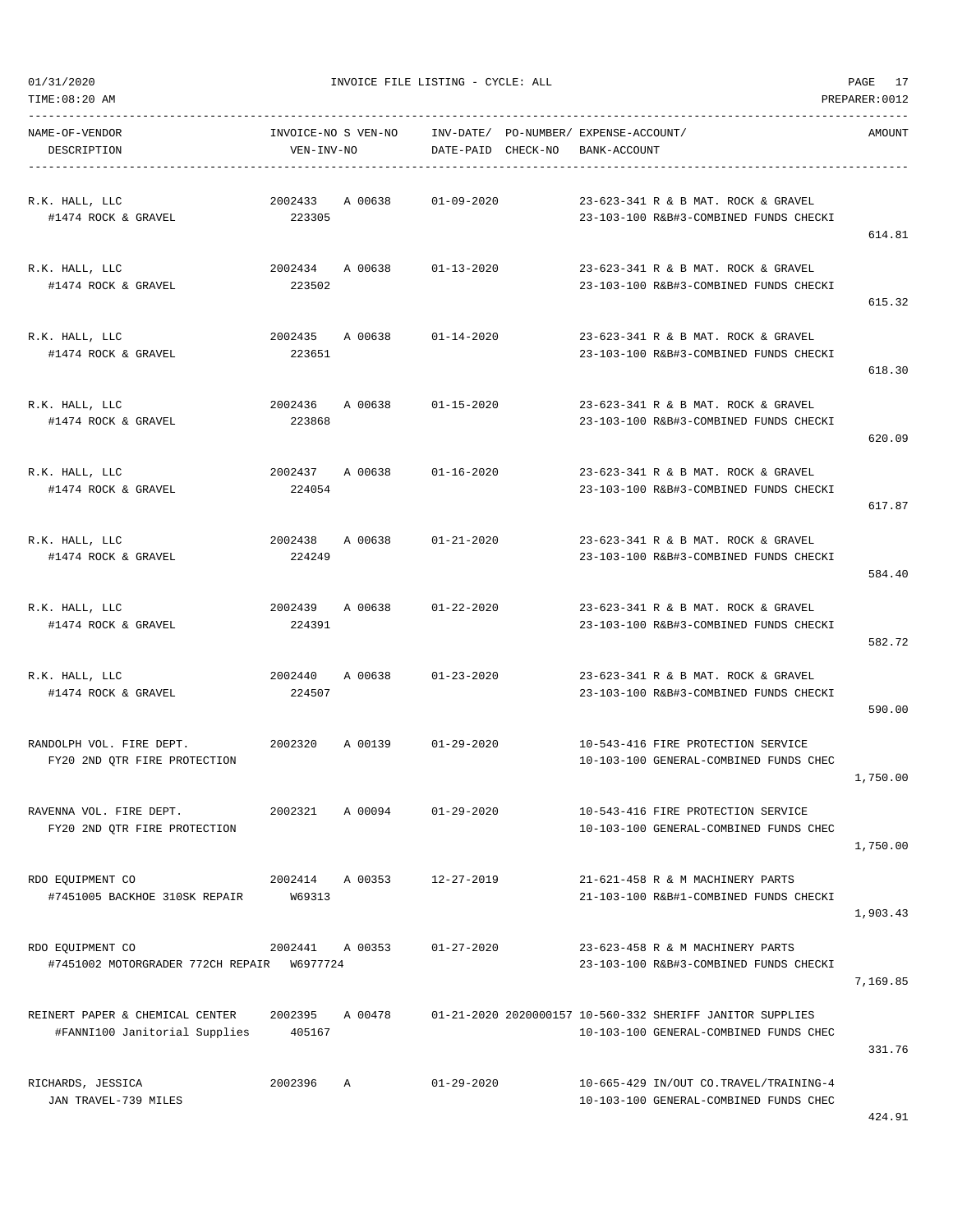|  | 01/31/2020 |  |
|--|------------|--|
|  |            |  |

| NAME-OF-VENDOR<br>DESCRIPTION                                        | VEN-INV-NO                | INVOICE-NO S VEN-NO | INV-DATE/ PO-NUMBER/ EXPENSE-ACCOUNT/<br>DATE-PAID CHECK-NO | BANK-ACCOUNT    |                                                                                  | AMOUNT     |
|----------------------------------------------------------------------|---------------------------|---------------------|-------------------------------------------------------------|-----------------|----------------------------------------------------------------------------------|------------|
| RLI<br>#LSM1258560 HUFFMAN BOND                                      | 2002397                   |                     | A 00365 01-03-2020                                          | 10-591-480 BOND | 10-103-100 GENERAL-COMBINED FUNDS CHEC                                           | 50.00      |
| SAGE CONCRETE, LLC<br>1/31/20 BASEMENT/2ND FLOOR                     | 2002454<br>$\overline{3}$ |                     | A 00496 01-15-2020                                          |                 | 66-667-165 CONSTRUCTION<br>66-103-100 GO BONDS CONST.2017-COMBINE                | 142,632.05 |
| SAVOY FIRE DEPARTMENT<br>FY20 2ND QTR FIRE PROTECTION                | 2002322                   |                     | A 00071 01-29-2020                                          |                 | 10-543-416 FIRE PROTECTION SERVICE<br>10-103-100 GENERAL-COMBINED FUNDS CHEC     | 1,750.00   |
| SELF, AJ<br>2/10-13/20 TRAVEL-MEALS                                  | 2002426                   | $\mathbb{A}$        | $01 - 28 - 2020$                                            |                 | 22-622-427 OUT OF COUNTY TRAVEL/TRAINI<br>22-103-100 R&B#2- COMBINED FUNDS CHECK | 112.00     |
| SHERMAN ANESTHESIA INC<br>180509*01201*1 JOHNSON, MICHEL             | 2002552                   |                     | A 01201 11-20-2019                                          |                 | 10-645-411 PHYSICIAN, NON-EMERGENCY<br>10-103-100 GENERAL-COMBINED FUNDS CHEC    | 187.49     |
| SHERMAN MD PROVIDER INC<br>2002457<br>180509*01171*3 JOHNSON, MICHEL |                           | A 01171             | $11 - 20 - 2019$                                            |                 | 10-645-411 PHYSICIAN, NON-EMERGENCY<br>10-103-100 GENERAL-COMBINED FUNDS CHEC    | 505.74     |
| SHERMAN MD PROVIDER INC<br>180509*01171*3 JOHNSON, MICHEL            | 2002458                   | A 01171             | 11-20-2019                                                  |                 | 10-645-411 PHYSICIAN, NON-EMERGENCY<br>10-103-100 GENERAL-COMBINED FUNDS CHEC    | 207.97     |
| SHERMAN MD PROVIDER INC<br>200901*01171*1 BENGE, AMY HEST            | 2002531                   | A 01171             | 12-13-2019                                                  |                 | 10-645-411 PHYSICIAN, NON-EMERGENCY<br>10-103-100 GENERAL-COMBINED FUNDS CHEC    | 54.41      |
| 2002532<br>SHERMAN MD PROVIDER INC<br>200901*01171*1 BENGE, AMY HEST |                           | A 01171             | $12 - 13 - 2019$                                            |                 | 10-645-411 PHYSICIAN, NON-EMERGENCY<br>10-103-100 GENERAL-COMBINED FUNDS CHEC    | 35.28      |
| SHERMAN MD PROVIDER INC<br>191204*01171*6 SPURLOCK, STEPH            | 2002539                   | A 01171             | $12 - 26 - 2019$                                            |                 | 10-645-411 PHYSICIAN, NON-EMERGENCY<br>10-103-100 GENERAL-COMBINED FUNDS CHEC    | 46.73      |
| SHERMAN MD PROVIDER INC<br>191204*01171*6 SPURLOCK, STEPH            | 2002540                   | A 01171             | $12 - 26 - 2019$                                            |                 | 10-645-411 PHYSICIAN, NON-EMERGENCY<br>10-103-100 GENERAL-COMBINED FUNDS CHEC    | 23.79      |
| SHERMAN RADIOLOGY ASSOCIATES<br>191204*00322*3 SPURLOCK, STEPH       | 2002474                   | A 00322             | $11 - 20 - 2019$                                            |                 | 10-645-411 PHYSICIAN, NON-EMERGENCY<br>10-103-100 GENERAL-COMBINED FUNDS CHEC    | 30.74      |
| SHERMAN RADIOLOGY ASSOCIATES<br>201003*00322*3 PETTY, SHEKEDRA       | 2002487                   | A 00322             | $12 - 02 - 2019$                                            |                 | 10-645-411 PHYSICIAN, NON-EMERGENCY<br>10-103-100 GENERAL-COMBINED FUNDS CHEC    | 8.29       |
| SHERMAN RADIOLOGY ASSOCIATES<br>930026*00322*5 ROBERTS, MELISS       | 2002535                   | A 00322             | $11 - 14 - 2019$                                            |                 | 10-645-411 PHYSICIAN, NON-EMERGENCY<br>10-103-100 GENERAL-COMBINED FUNDS CHEC    |            |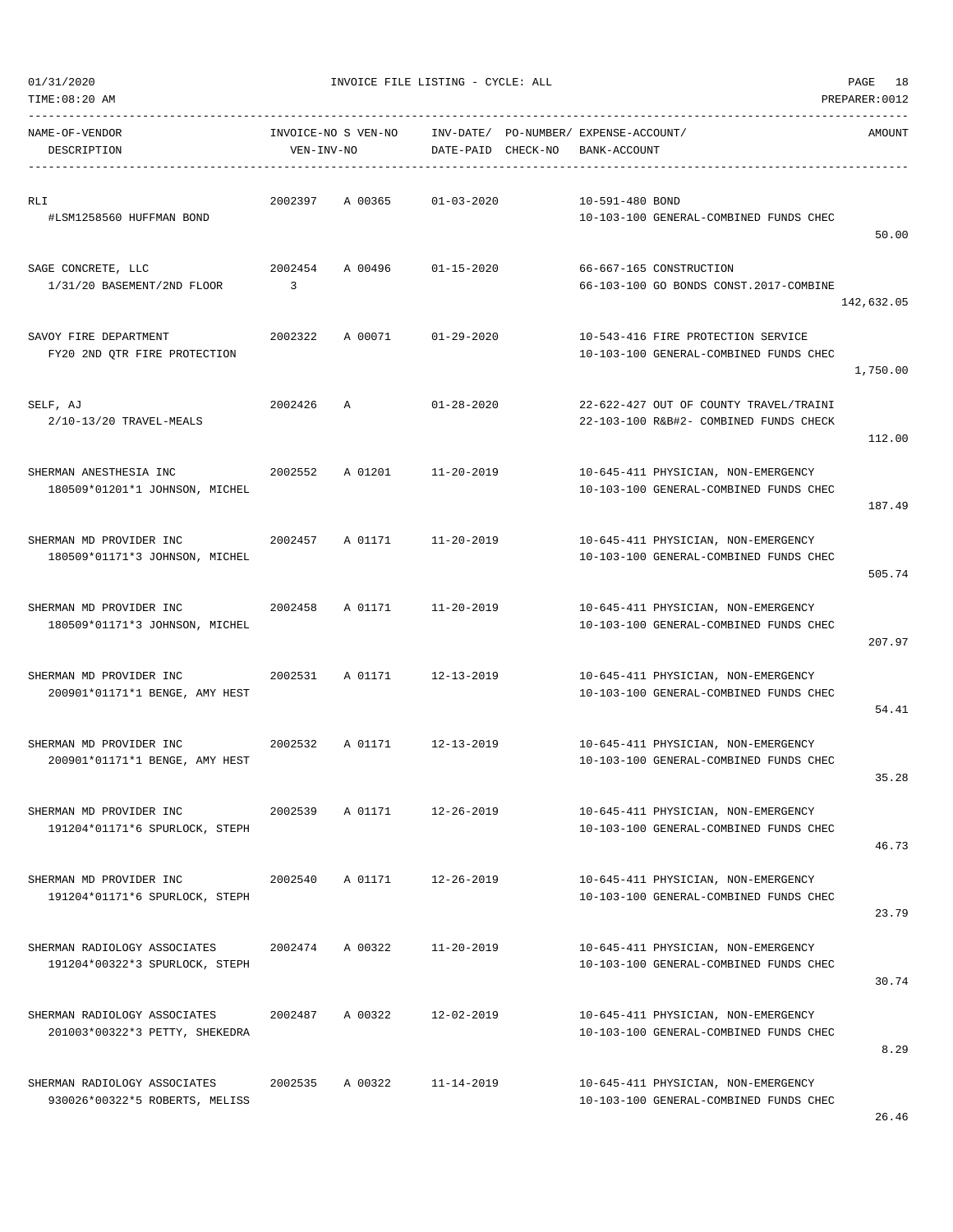01/31/2020 INVOICE FILE LISTING - CYCLE: ALL PAGE 19

| NAME-OF-VENDOR<br>DESCRIPTION                                          | VEN-INV-NO | INVOICE-NO S VEN-NO | DATE-PAID CHECK-NO | INV-DATE/ PO-NUMBER/ EXPENSE-ACCOUNT/<br>BANK-ACCOUNT                            | AMOUNT   |
|------------------------------------------------------------------------|------------|---------------------|--------------------|----------------------------------------------------------------------------------|----------|
| SHERMAN RADIOLOGY ASSOCIATES 2002582<br>180509*00322*2 JOHNSON, MICHEL |            | A 00322             | 11-26-2019         | 10-645-411 PHYSICIAN, NON-EMERGENCY<br>10-103-100 GENERAL-COMBINED FUNDS CHEC    | 86.87    |
| SHERMAN RADIOLOGY ASSOCIATES<br>180509*00322*2 JOHNSON, MICHEL         | 2002583    | A 00322             | $11 - 26 - 2019$   | 10-645-411 PHYSICIAN, NON-EMERGENCY<br>10-103-100 GENERAL-COMBINED FUNDS CHEC    | 86.87    |
| SHERMAN RADIOLOGY ASSOCIATES<br>200901*00322*3 BENGE, AMY HEST         | 2002603    | A 00322             | $11 - 07 - 2019$   | 10-645-411 PHYSICIAN, NON-EMERGENCY<br>10-103-100 GENERAL-COMBINED FUNDS CHEC    | 8.55     |
| SHERMAN RADIOLOGY ASSOCIATES<br>200901*00322*2 BENGE, AMY HEST         | 2002604    | A 00322             | 11-07-2019         | 10-645-411 PHYSICIAN, NON-EMERGENCY<br>10-103-100 GENERAL-COMBINED FUNDS CHEC    | 51.86    |
| SINGLETON ASSOCIATES PA<br>201003*01217*1 PETTY, SHEKEDRA              | 2002476    |                     | A 01217 12-11-2019 | 10-645-411 PHYSICIAN, NON-EMERGENCY<br>10-103-100 GENERAL-COMBINED FUNDS CHEC    | 6.95     |
| SMITH, THOMAS SCOTT<br>CR-19-27012 KEYS DST CT                         | 2002398    | A 00817             | $01 - 18 - 2020$   | 10-435-437 ATTORNEY FEES<br>10-103-100 GENERAL-COMBINED FUNDS CHEC               | 997.50   |
| SMITH, THOMAS SCOTT<br>CR-12-24443 BRACKETT DST CT                     | 2002399    | A 00817             | $01 - 18 - 2020$   | 10-435-437 ATTORNEY FEES<br>10-103-100 GENERAL-COMBINED FUNDS CHEC               | 678.70   |
| SMITHEY, ROYCE<br>2/16-19/20 TRAVEL-MILES/MEALS                        | 2002400    | $\mathbb{A}$        | $01 - 27 - 2020$   | 10-455-427 OUT OF COUNTY TRAVEL/TRAINI<br>10-103-100 GENERAL-COMBINED FUNDS CHEC | 396.15   |
| SOLOMON, AMANDA<br>FA-20-44560 DUNNING DST CT                          | 2002401    | A 00801             | $01 - 24 - 2020$   | 10-435-436 ATTORNEY FEES- CPS CASES<br>10-103-100 GENERAL-COMBINED FUNDS CHEC    | 1,197.00 |
| SOLOMON, AMANDA<br>FA-19-44128 BEESON DST CT                           | 2002402    | A 00801             | $01 - 17 - 2020$   | 10-435-436 ATTORNEY FEES- CPS CASES<br>10-103-100 GENERAL-COMBINED FUNDS CHEC    | 693.50   |
| SOUTHWEST FANNIN S.U.D.<br>#1210 PCT 1 WATER                           | 2002415    | A 00018             | $01 - 21 - 2020$   | 21-621-442 UTILITY WATER<br>21-103-100 R&B#1-COMBINED FUNDS CHECKI               | 16.58    |
| SYED, DR. IFTEQAR M.<br>191204*00998*7 SPURLOCK, STEPH                 | 2002517    | A 00998             | 12-13-2019         | 10-645-411 PHYSICIAN, NON-EMERGENCY<br>10-103-100 GENERAL-COMBINED FUNDS CHEC    | 33.27    |
| SYED, DR. IFTEQAR M.<br>930026*00998*18 ROBERTS, MELIS                 | 2002533    | A 00998             | $10 - 18 - 2019$   | 10-645-411 PHYSICIAN, NON-EMERGENCY<br>10-103-100 GENERAL-COMBINED FUNDS CHEC    | 46.73    |
| SYED, DR. IFTEQAR M.<br>191204*00998*6 SPURLOCK, STEPH                 | 2002608    | A 00998             | $11 - 15 - 2019$   | 10-645-411 PHYSICIAN, NON-EMERGENCY<br>10-103-100 GENERAL-COMBINED FUNDS CHEC    |          |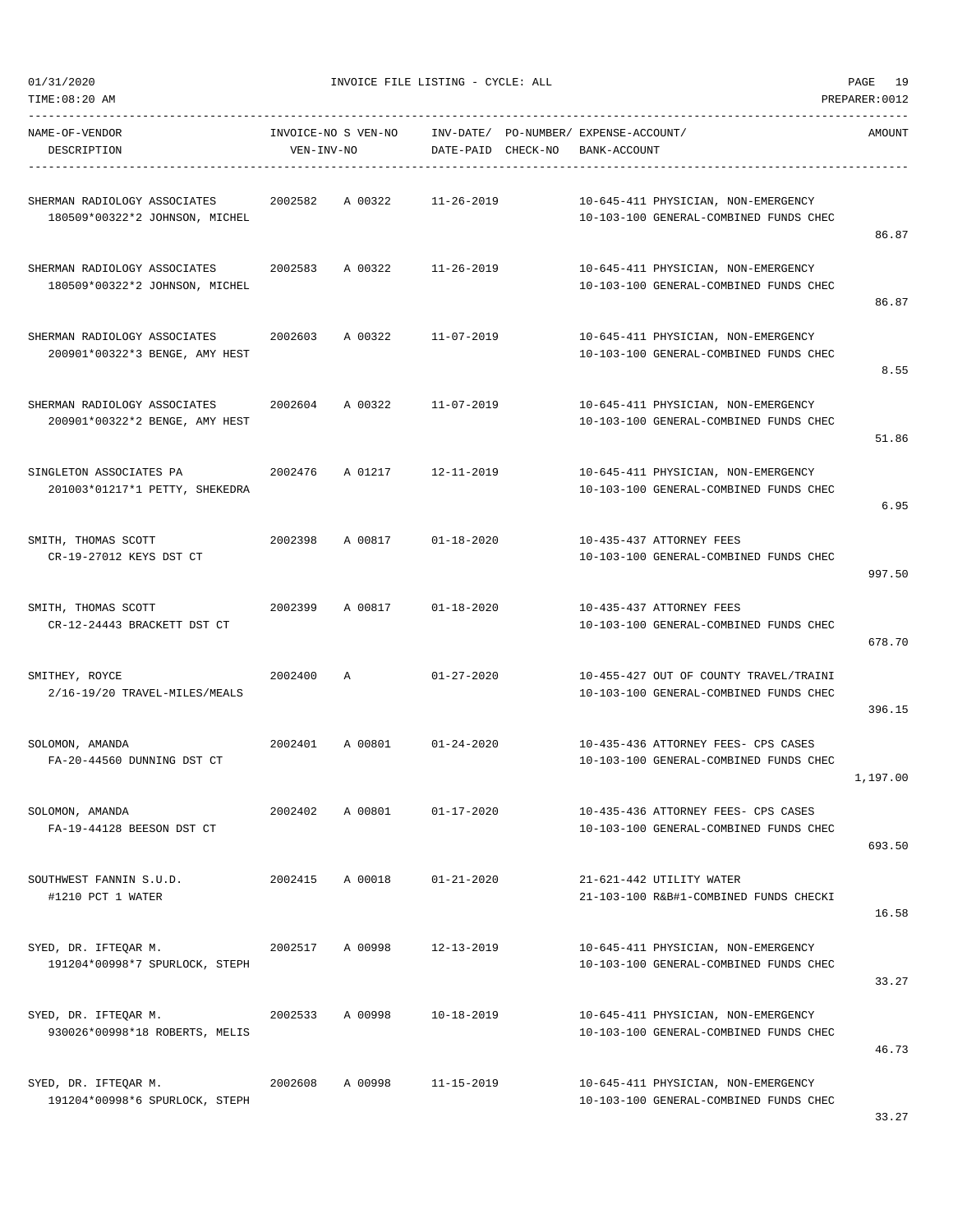| TIME:08:20 AM                                                                    |                                   |         |                    |                                                       |                                                                                  | PREPARER: 0012 |
|----------------------------------------------------------------------------------|-----------------------------------|---------|--------------------|-------------------------------------------------------|----------------------------------------------------------------------------------|----------------|
| NAME-OF-VENDOR<br>DESCRIPTION                                                    | INVOICE-NO S VEN-NO<br>VEN-INV-NO |         | DATE-PAID CHECK-NO | INV-DATE/ PO-NUMBER/ EXPENSE-ACCOUNT/<br>BANK-ACCOUNT |                                                                                  | AMOUNT         |
| TELEPHONE VOL. FIRE DEPT.<br>FY20 2ND QTR FIRE PROTECTION                        | 2002323                           | A 00608 | $01 - 29 - 2020$   |                                                       | 10-543-416 FIRE PROTECTION SERVICE<br>10-103-100 GENERAL-COMBINED FUNDS CHEC     | 1,750.00       |
| TEXAS COLLEGE OF PROBATE JUDGES<br>3/5-6/20 REGISTRATION-ELLISON/SMITH           | 2002403                           | Α       | $01 - 28 - 2020$   |                                                       | 10-403-427 OUT OF COUNTY TRAVEL/TRAINI<br>10-103-100 GENERAL-COMBINED FUNDS CHEC | 790.00         |
| TEXAS DEPT. OF STATE HEALTH SERVICE 2002404<br>#2014-011117-001 DEC REMOTE BIRTH | 2009971                           | A 00767 | $01 - 06 - 2020$   |                                                       | 10-409-489 COURT COSTS/ARREST FEES<br>10-103-100 GENERAL-COMBINED FUNDS CHEC     | 118.95         |
| TEXAS RADIOLOGY ASSOC LLP<br>180509*01120*2 JOHNSON, MICHEL                      | 2002595                           | A 01120 | $11 - 19 - 2019$   |                                                       | 10-645-411 PHYSICIAN, NON-EMERGENCY<br>10-103-100 GENERAL-COMBINED FUNDS CHEC    | 8.29           |
| TEXAS STATE UNIVERSITY<br>5/26/20 REGISTRATION-KARL                              | 2002405<br>52437                  | A 00344 | $01 - 28 - 2020$   |                                                       | 10-457-427 OUT OF COUNTY TRAVEL/TRAINI<br>10-103-100 GENERAL-COMBINED FUNDS CHEC | 150.00         |
| TEXHOMA LIMESTONE, INC.<br>1/22/20 ROCK & GRAVEL-HAULING                         | 2002416<br>7749                   | A 00265 | $01 - 22 - 2020$   |                                                       | 21-621-341 R & B MAT, ROCK & GRAVEL<br>21-103-100 R&B#1-COMBINED FUNDS CHECKI    | 2,234.35       |
| TEXHOMA LIMESTONE, INC.<br>1/13/20 ROCK & GRAVEL-HAULING                         | 2002417<br>7743                   | A 00265 | $01 - 13 - 2020$   |                                                       | 21-621-341 R & B MAT. ROCK & GRAVEL<br>21-103-100 R&B#1-COMBINED FUNDS CHECKI    | 7,867.17       |
| TEXOMA MEDICAL CENTER<br>180509*01061*2 JOHNSON, MICHEL                          | 2002489                           | A 01061 | $11 - 26 - 2019$   |                                                       | 10-645-414 HOSPITAL, OUTPATIENT<br>10-103-100 GENERAL-COMBINED FUNDS CHEC        | 2,867.90       |
| TEXOMA NEUROLOGY ASSOCIATES<br>201003*00122*2 PETTY, SHEKEDRA                    | 2002500                           | A 00122 | $12 - 07 - 2019$   |                                                       | 10-645-411 PHYSICIAN, NON-EMERGENCY<br>10-103-100 GENERAL-COMBINED FUNDS CHEC    | 44.57          |
| TEXOMA NEUROLOGY ASSOCIATES<br>201003*00122*3 PETTY, SHEKEDRA                    | 2002501                           | A 00122 | 12-05-2019         |                                                       | 10-645-411 PHYSICIAN, NON-EMERGENCY<br>10-103-100 GENERAL-COMBINED FUNDS CHEC    | 44.57          |
| TEXOMA NEUROLOGY ASSOCIATES<br>201003*00122*1 PETTY, SHEKEDRA                    | 2002502                           | A 00122 | 12-05-2019         |                                                       | 10-645-411 PHYSICIAN, NON-EMERGENCY<br>10-103-100 GENERAL-COMBINED FUNDS CHEC    | 44.11          |
| TEXOMACARE<br>200901*00467*1 BENGE, AMY HEST                                     | 2002488                           | A 00467 | 12-09-2019         |                                                       | 10-645-411 PHYSICIAN, NON-EMERGENCY<br>10-103-100 GENERAL-COMBINED FUNDS CHEC    | 54.41          |
| TMC BONHAM HOSPITAL<br>190207*01177*3 PARRISH, DELETT                            | 2002473                           | A 01177 | $01 - 07 - 2020$   |                                                       | 10-645-414 HOSPITAL, OUTPATIENT<br>10-103-100 GENERAL-COMBINED FUNDS CHEC        | 2,395.95       |
| TMC BONHAM HOSPITAL<br>191204*01177*17 SPURLOCK, STEP                            | 2002526                           | A 01177 | $12 - 25 - 2019$   |                                                       | 10-645-414 HOSPITAL, OUTPATIENT<br>10-103-100 GENERAL-COMBINED FUNDS CHEC        |                |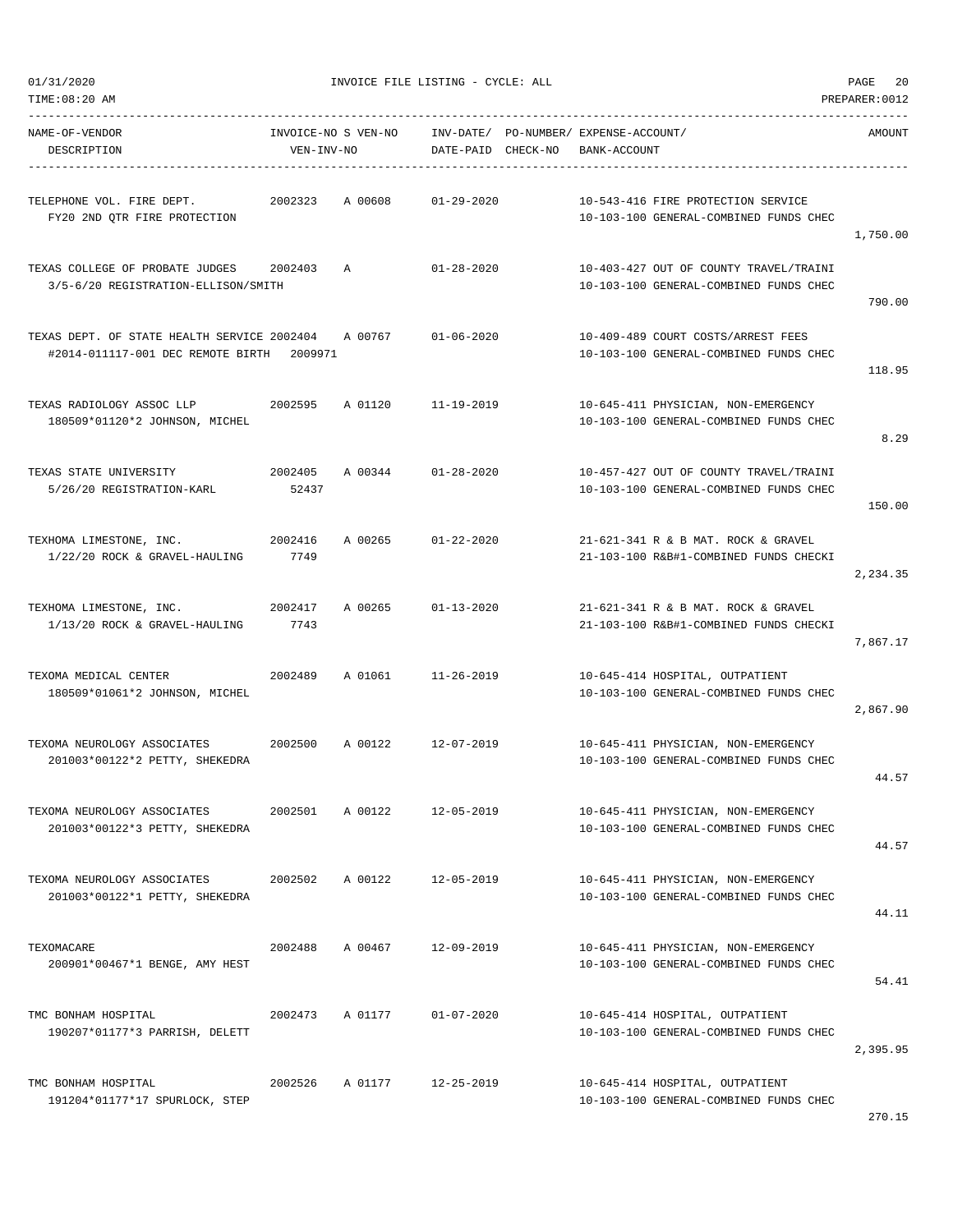| TIME:08:20 AM                                                           |                  |                     |                                 |                                                                                  | PREPARER: 0012 |
|-------------------------------------------------------------------------|------------------|---------------------|---------------------------------|----------------------------------------------------------------------------------|----------------|
| NAME-OF-VENDOR<br>DESCRIPTION                                           | VEN-INV-NO       | INVOICE-NO S VEN-NO | INV-DATE/<br>DATE-PAID CHECK-NO | PO-NUMBER/ EXPENSE-ACCOUNT/<br>BANK-ACCOUNT                                      | AMOUNT         |
| TMC BONHAM HOSPITAL<br>191204*01177*15 SPURLOCK, STEP                   | 2002528          | A 01177             | $11 - 20 - 2019$                | 10-645-414 HOSPITAL, OUTPATIENT<br>10-103-100 GENERAL-COMBINED FUNDS CHEC        | 456.90         |
| TMC BONHAM HOSPITAL<br>191204*01177*18 SPURLOCK, STEP                   | 2002530          | A 01177             | 12-04-2019                      | 10-645-414 HOSPITAL, OUTPATIENT<br>10-103-100 GENERAL-COMBINED FUNDS CHEC        | 746.40         |
| TMC BONHAM HOSPITAL<br>191204*01177*16 SPURLOCK, STEP                   | 2002534          | A 01177             | $11 - 28 - 2019$                | 10-645-414 HOSPITAL, OUTPATIENT<br>10-103-100 GENERAL-COMBINED FUNDS CHEC        | 413.40         |
| TMC BONHAM HOSPITAL<br>201205*01177*1 LOYA, SHANNON D                   | 2002538          | A 01177             | $01 - 06 - 2020$                | 10-645-414 HOSPITAL, OUTPATIENT<br>10-103-100 GENERAL-COMBINED FUNDS CHEC        | 167.55         |
| TMC BONHAM HOSPITAL<br>930026*01177*7 ROBERTS, MELISS                   | 2002548          | A 01177             | $12 - 27 - 2019$                | 10-645-414 HOSPITAL, OUTPATIENT<br>10-103-100 GENERAL-COMBINED FUNDS CHEC        | 179.10         |
| TMC BONHAM HOSPITAL<br>930026*01177*8 ROBERTS, MELISS                   | 2002551          | A 01177             | $11 - 14 - 2019$                | 10-645-414 HOSPITAL, OUTPATIENT<br>10-103-100 GENERAL-COMBINED FUNDS CHEC        | 473.40         |
| TOOLS PLUS INDUSTRIES LLC<br>1/9/20 MESH SIGNS                          | 2002427<br>47841 | A                   | $01 - 09 - 2020$                | 22-622-343 R & B MAT. HARDWRE & LUMB<br>22-103-100 R&B#2- COMBINED FUNDS CHECK   | 206.08         |
| TRENTON FIRE DEPARTMENT<br>FY20 2ND QTR FIRE PROTECTION                 | 2002324          | A 00155             | $01 - 29 - 2020$                | 10-543-416 FIRE PROTECTION SERVICE<br>10-103-100 GENERAL-COMBINED FUNDS CHEC     | 1,750.00       |
| TYLER TECHNOLOGIES, INC.<br>#45205 PUBLIC SAFETY MAINT. (CAD) 130-11521 | 2002406          | A 00310             | $02 - 01 - 2020$                | 10-560-453 TYLER/CAD MAINTENANCE<br>10-103-100 GENERAL-COMBINED FUNDS CHEC       | 13,612.20      |
| UT SOUTHWESTERN-MSP<br>190508*00243*11 WEBB, BRANDIE                    | 2002560          | A 00243             | $10 - 01 - 2019$                | 10-645-411 PHYSICIAN, NON-EMERGENCY<br>10-103-100 GENERAL-COMBINED FUNDS CHEC    | 40.27          |
| WATERLOO PARK INPT SRVCS, PLLC<br>201003*01173*2 PETTY, SHEKEDRA        | 2002527          | A 01173             | $10 - 17 - 2019$                | 10-645-411 PHYSICIAN, NON-EMERGENCY<br>10-103-100 GENERAL-COMBINED FUNDS CHEC    | 93.15          |
| WATERLOO PARK INPT SRVCS, PLLC<br>201003*01173*1 PETTY, SHEKEDRA        | 2002529          | A 01173             | $10 - 18 - 2019$                | 10-645-411 PHYSICIAN, NON-EMERGENCY<br>10-103-100 GENERAL-COMBINED FUNDS CHEC    | 58.01          |
| WHITLOCK, GARY<br>2/10-13/20 TRAVEL-MEALS                               | 2002418          | $\mathbb{A}$        | $01 - 29 - 2020$                | 21-621-427 OUT OF COUNTY TRAVEL/TRAINI<br>21-103-100 R&B#1-COMBINED FUNDS CHECKI | 112.00         |
| WILSON N JONES REGIONAL<br>180509*00633*3 JOHNSON, MICHEL               | 2002481          | A 00633             | $11 - 19 - 2019$                | 10-645-414 HOSPITAL, OUTPATIENT<br>10-103-100 GENERAL-COMBINED FUNDS CHEC        |                |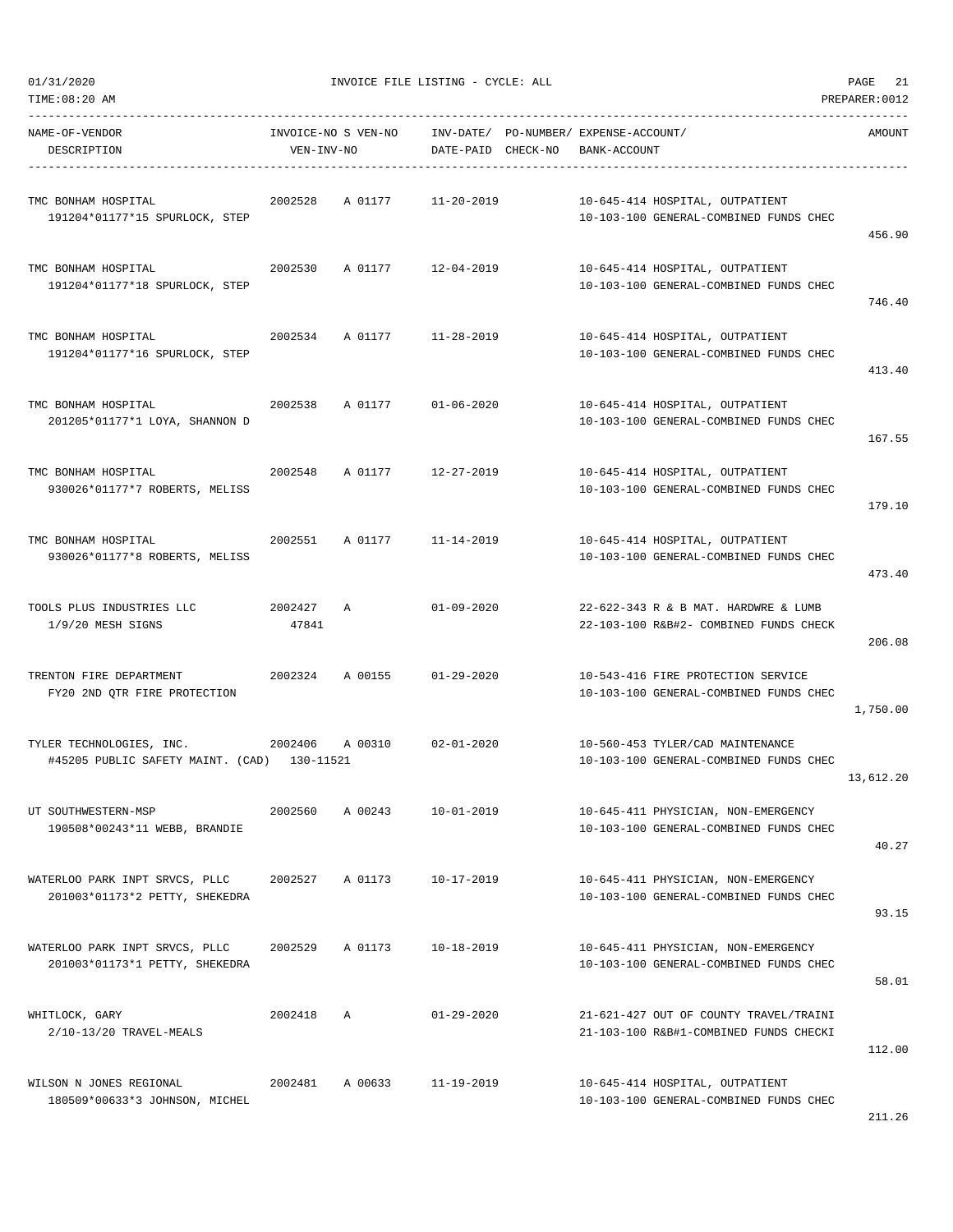| 01/31/2020<br>TIME:08:20 AM                               | INVOICE FILE LISTING - CYCLE: ALL |                |                  |                                                                          |  |                                                                                                  | 22<br>PAGE<br>PREPARER: 0012 |  |
|-----------------------------------------------------------|-----------------------------------|----------------|------------------|--------------------------------------------------------------------------|--|--------------------------------------------------------------------------------------------------|------------------------------|--|
| NAME-OF-VENDOR<br>DESCRIPTION                             | INVOICE-NO S VEN-NO<br>VEN-INV-NO |                |                  | INV-DATE/ PO-NUMBER/ EXPENSE-ACCOUNT/<br>DATE-PAID CHECK-NO BANK-ACCOUNT |  | AMOUNT                                                                                           |                              |  |
| WILSON N JONES REGIONAL<br>180509*00633*2 JOHNSON, MICHEL | 2002482                           | A 00633        | 11-19-2019       |                                                                          |  | 10-645-414 HOSPITAL, OUTPATIENT<br>10-103-100 GENERAL-COMBINED FUNDS CHEC                        | 1,569.58                     |  |
| XYBIX SYSTEMS, INC<br>1/17/20 Dispatch Furniture          | 2002407<br>36889                  | $\overline{A}$ |                  |                                                                          |  | 01-17-2020 2020000047 10-409-560 TCOG SO 911 FURNITURE<br>10-103-100 GENERAL-COMBINED FUNDS CHEC | 45, 362. 25                  |  |
| YOUNG, GAIL<br>2/12-14/20 TRAVEL MILES/MEALS              | 2002408                           | A              | $01 - 13 - 2020$ |                                                                          |  | 10-499-427 OUT OF COUNTY TRAVEL/TRAINI<br>10-103-100 GENERAL-COMBINED FUNDS CHEC                 |                              |  |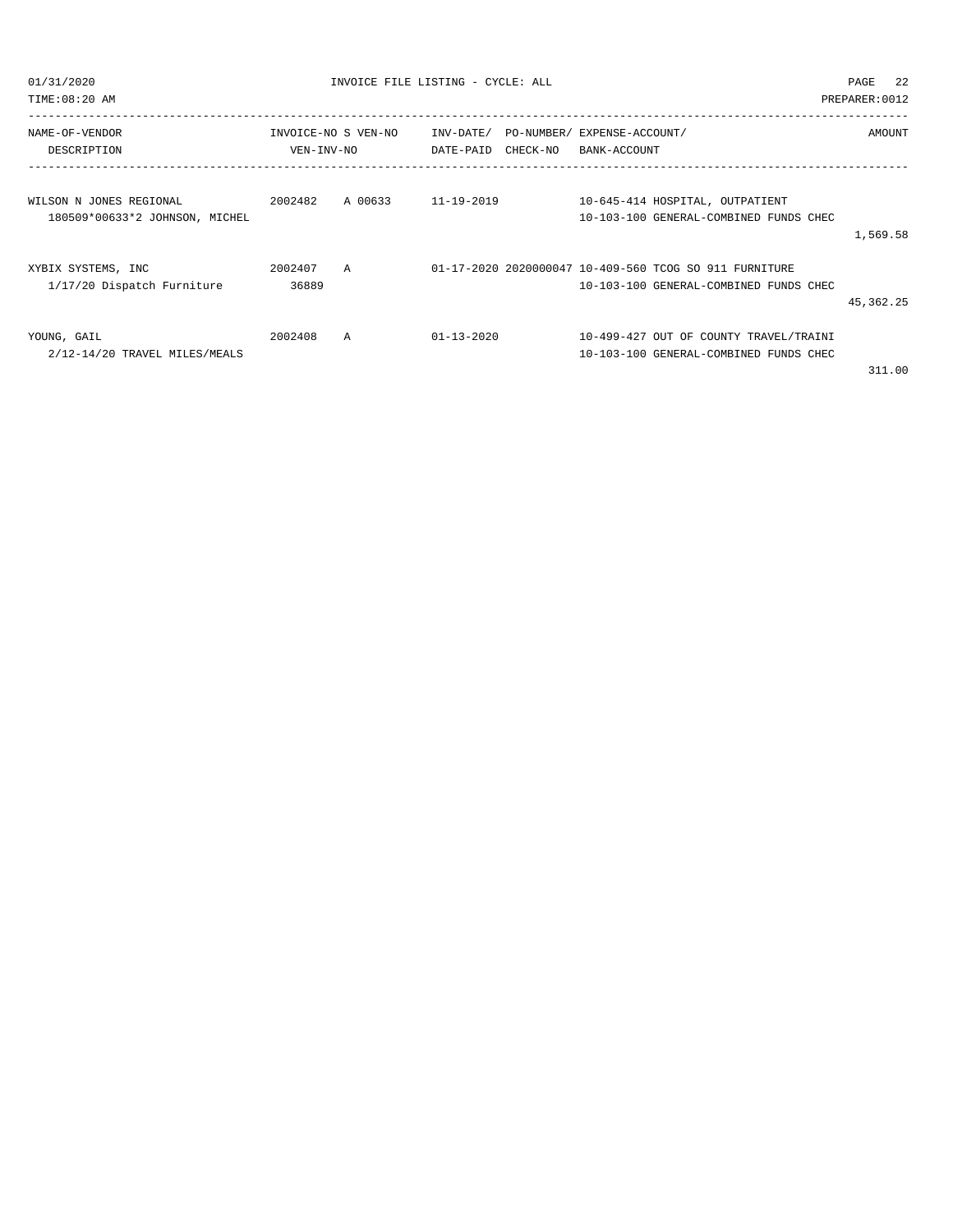| TIME: 08:20 AM                          |               |                     |             |                     |             |                     |              | PREPARER: 0012      |
|-----------------------------------------|---------------|---------------------|-------------|---------------------|-------------|---------------------|--------------|---------------------|
| <b>FUND</b><br>FD                       |               | ***** PENDING ***** |             | ****** PAID ******* |             | **** CANCELLED **** |              | ****** TOTAL ****** |
| DESCRIPTION<br>NO.                      | COUNT         | AMOUNT              | COUNT       | AMOUNT              | COUNT       | AMOUNT              | COUNT        | AMOUNT              |
|                                         |               |                     |             |                     |             |                     |              |                     |
| REPORT TOTALS BY FUND                   |               |                     |             |                     |             |                     |              |                     |
| 010 GENERAL FUND                        | 249           | 140,734.03          | 0           | 0.00                | 0           | 0.00                | 249          | 140,734.03          |
| 021 FANNIN CO. R & B #1 FUND            | 10            | 20,481.33           | $\mathbf 0$ | 0.00                | $\Omega$    | 0.00                | 10           | 20,481.33           |
| 022 FANNIN CO. R & B #2 FUND            | 9             | 655.80              | $\mathbf 0$ | 0.00                | $\Omega$    | 0.00                | 9            | 655.80              |
| 023 FANNIN CO. R & B #3 FUND            | 14            | 14,994.48           | $\mathbf 0$ | 0.00                | $\Omega$    | 0.00                | 14           | 14,994.48           |
| 024 FANNIN CO. R & B #4 FUND            | $\mathcal{L}$ | 3,078.86            | $\mathbf 0$ | 0.00                | $\Omega$    | 0.00                | 2            | 3,078.86            |
| 066 2017 GO BONDS-CONSTRUCTION FUND     | 11            | 538,679.71          | $\mathbf 0$ | 0.00                | $\Omega$    | 0.00                | 11           | 538,679.71          |
| 067 F.C. DETENTION CENTER ANNUAL PAYMEN |               | 40.00               | $\mathbf 0$ | 0.00                | $\Omega$    | 0.00                | $\mathbf{1}$ | 40.00               |
| 082 LAKE ROAD IMPACT FUND PCT.3         |               | 3,920.80            | $\mathbf 0$ | 0.00                | $\mathbf 0$ | 0.00                | $\mathbf{1}$ | 3,920.80            |
| GRAND TOTALS                            | 297           | 722,585.01          | 0           | 0.00                | 0           | 0.00                | 297          | 722,585.01          |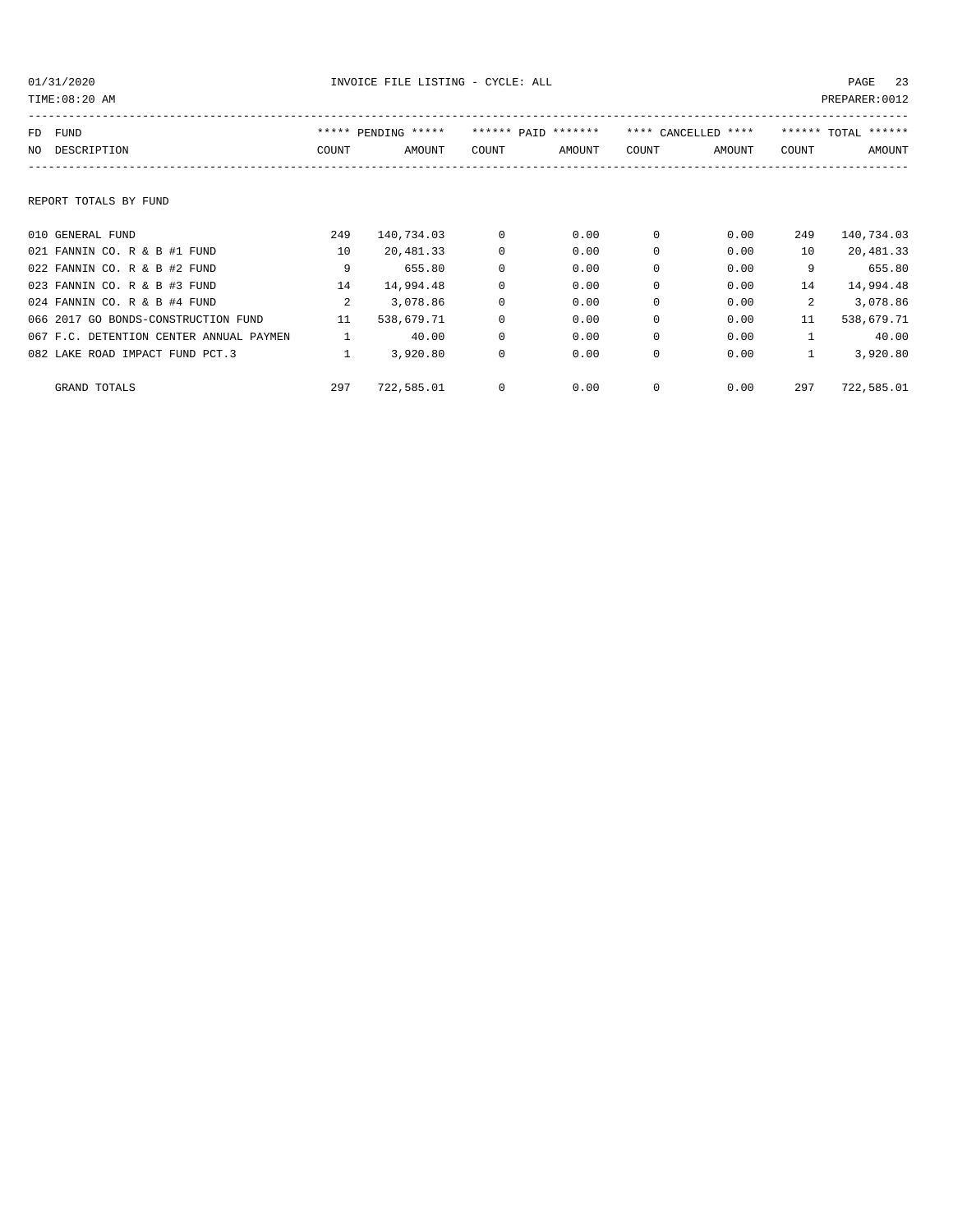#### FANNIN COUNTY

## TEXNET ELECTRONIC FUNDS TRANSFER

### CIVIL FEES

| <b>Report for quarter ending</b> | 12-31-19              |
|----------------------------------|-----------------------|
| <b>Due Date</b>                  | 1-31-20               |
| <b>Total Amount Due</b>          | \$17,403.64           |
| <b>Date Transaction Entered</b>  | $1 - 27 - 20$         |
| <b>Settlement Date</b>           | 1-30-20               |
| Trace Number                     | 36138864              |
| <b>Entered By</b>                | <b>Sherry Zindars</b> |
| <b>Approved By:</b>              |                       |
| <b>County Auditor</b>            |                       |
| <b>County Treasurer</b>          |                       |

 $\sim 10$ 

 $\bullet$  . The second constraints are also the second constraint  $\mathcal{L}_{\mathcal{A}}$ 

This needs to go to the County Clerk to be filed with the bills.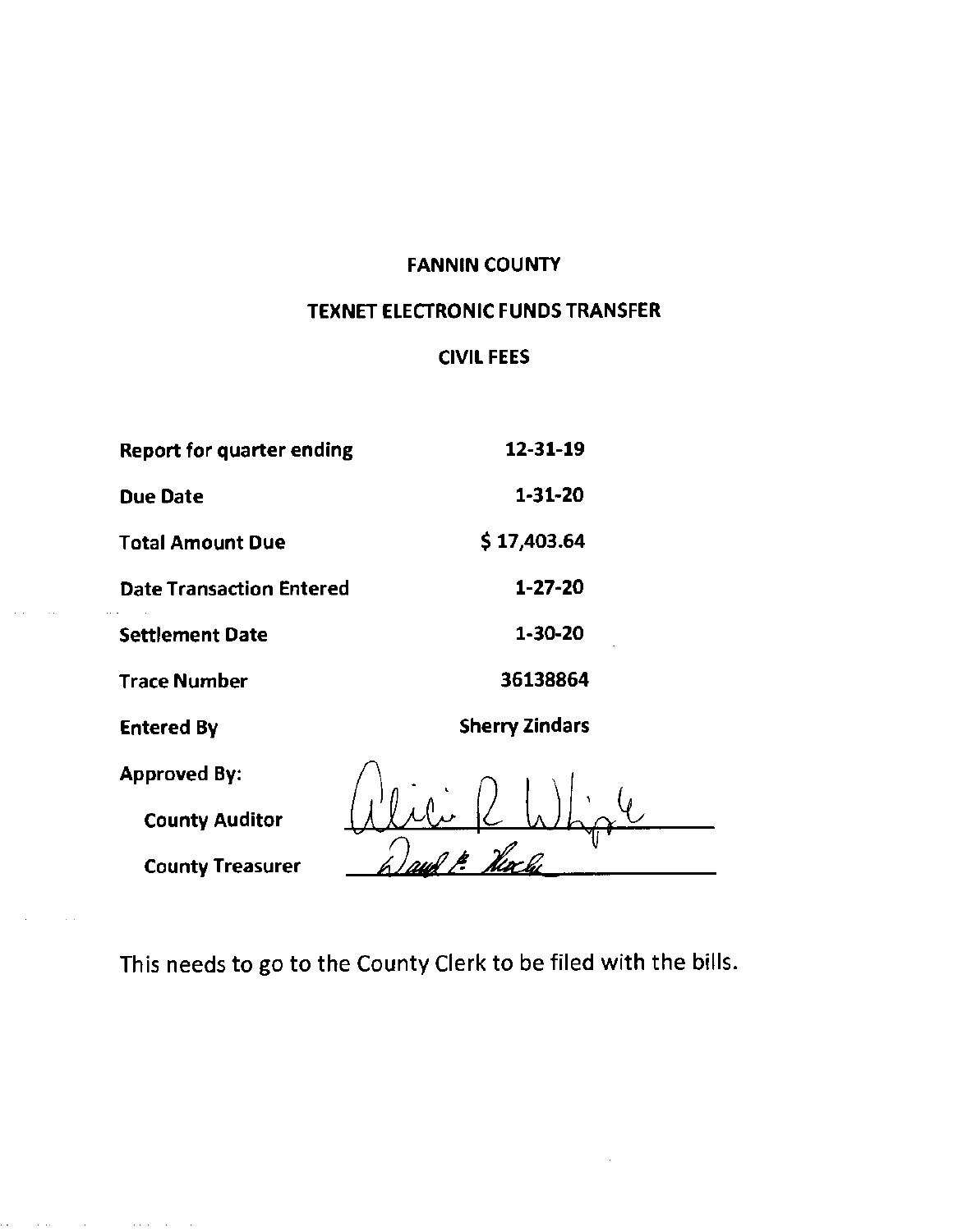#### FANNIN COUNTY

39.

 $\frac{1}{2}$ 

 $\sim 10^{-10}$  eV

## TEXNET ELECTRONIC FUNDS TRANSFER

# DRUG COURT **PROGRAM**

| <b>Report for quarter ending</b> | 12-31-19                     |
|----------------------------------|------------------------------|
| <b>Due Date</b>                  | $1 - 31 - 20$                |
| <b>Total Amount Due</b>          | \$<br>480.99                 |
| <b>Date Transaction Entered</b>  | 1-27-20                      |
| <b>Settlement Date</b>           | $1 - 30 - 20$<br><b>Lynd</b> |
| <b>Trace Number</b>              | 36138856                     |
| <b>Entered By</b>                | <b>Sherry Zindars</b>        |
| <b>Approved By:</b>              |                              |
| <b>County Auditor</b>            |                              |
| <b>County Treasurer</b>          |                              |

This needs to go to the County Clerk to be filed with the bills.